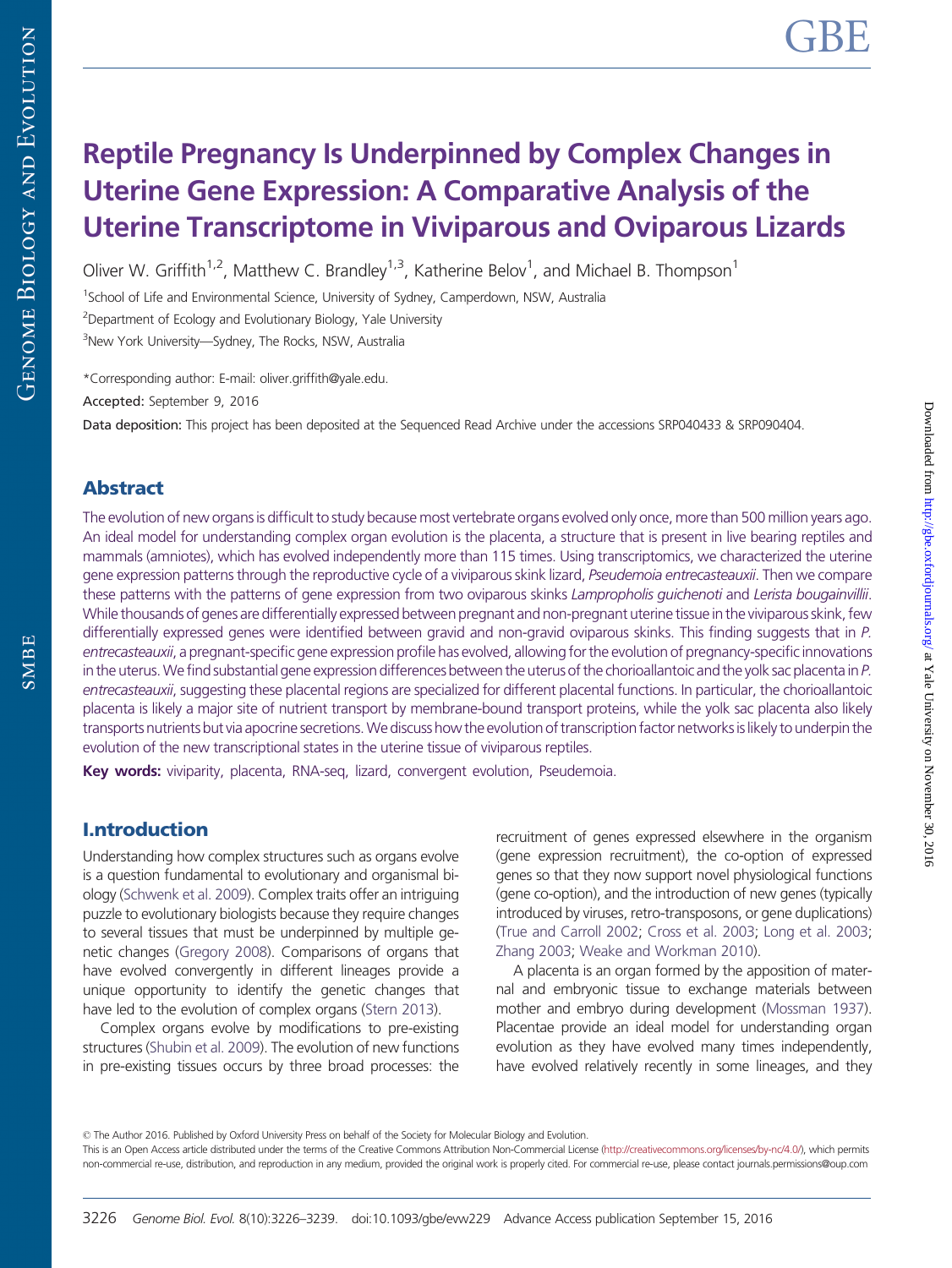involve complex functions that require changes in the expression of suites of genes that cannot be caused by mutations in just a few genes [\(Reznick et al. 2002](#page-12-0); [Brandley et al. 2012;](#page-12-0) [Hou et al. 2012;](#page-12-0) [Griffith 2015](#page-12-0)). Placentae are necessary in all live bearing (viviparous) reptiles and mammals (amniotes) because they facilitate the exchange of respiratory gases and water between mother and embryo—physiological functions that would otherwise occur across the eggshell in a laid egg. The placenta has evolved independently in at least 115 amniote lineages, with all but one of these transitions occurring in lizards and snakes [\(Blackburn 2014](#page-12-0); [Griffith et al. 2015](#page-12-0)). While a recent analysis suggested that the number of independent origins of viviparity may be controversial, there is a consilience of data that counters any suggestion that there have been a high number of reversions from a viviparous to oviparous reproductive mode [\(Griffith et al. 2015;](#page-12-0) [Shine 2015;](#page-13-0) [Wright](#page-13-0) [et al. 2015\)](#page-13-0). The presentation of these data led the lead author of the original analyses to concede that the data support the hypothesis that there have been frequent transitions to viviparity in squamates [\(Pyron 2015\)](#page-12-0). In viviparous squamates, a vast majority of placentae are simple structures with mainly gas and water exchange functions, and the embryo relies on yolk reserves for nutrition, much like an embryo of an oviparous species. However, placentotrophy (embryonic nutrition provided via a placenta during development) has evolved only seven times in viviparous amniote vertebrates: once in therian mammals and six times in lizards [\(Murphy and Thompson 2011;](#page-12-0) [Blackburn 2014;](#page-12-0) [Metallinou](#page-12-0) [et al. 2016\)](#page-12-0). That placentotrophy has evolved so few times in the more than 115 viviparous amniote lineages, suggesting that mechanisms of placental nutrient transport are either relatively difficult to evolve (i.e. require multiple complex steps) or placentotrophy has not been selected for in many of the viviparous lineages of squamates due to it not being adaptive in most environments [\(Murphy and Thompson 2011](#page-12-0)).

In all viviparous amniote lineages, placentae are derived from three tissues, the uterus of the mother, and the embryo's chorioallantoic and yolk sac membranes. However, differing placental invasiveness has resulted in differences in the tissues responsible for nutrient transport from mother to embryo. In reptiles and humans, the tissues responsible for nutrient uptake during pregnancy are not homologous. Humans exhibit highly invasive hemochorial placentation, which has resulted in embryonic trophoblast invading through multiple layers of maternal cells, to be bathed in maternal blood [\(Wildman et al. 2006\)](#page-13-0). As fetal tissue has direct access to maternal blood, the embryonic cells of the trophoblast are directly responsible for nutrient uptake [\(Fowden et al. 2006](#page-12-0); [Lager and](#page-12-0) [Powell 2012](#page-12-0)). Most reptiles such as the Australian southern grass skink (Pseudemoia entrecasteauxii) exhibit non-invasive epitheliochorial placentation, so nutrients must be transported from the maternal blood to the embryo via the maternal uterine epithelium [\(Adams et al. 2005](#page-11-0); [Griffith, Van Dyke, et al.](#page-12-0) [2013](#page-12-0)). Although the tissues that facilitate nutrient uptake from the mother differ between species, the function of these different tissues is fundamentally the same. In the skink, nutrients are absorbed from the maternal blood by the uterine endothelium, transported across several layers of uterine cells, and then released into the uterine lumen by the uterine epithelium. In humans, nutrients are absorbed from the maternal blood by the trophoblast epithelium, are transported across several layers of trophoblast tissue, and then released into the embryonic blood supply by placental endothelial cells. By examining the convergent evolution of placental transport of nutrients in non-homologous tissues, we can test if the convergent evolution of a complex trait (placentotrophy) is constrained in the absence of shared developmental histories.

In most viviparous squamates, two distinct embryonic tissues come into contact with the uterus, the chorioallantois, and yolk sac membrane. When this contact between maternal and embryonic tissue persists through pregnancy, two separate placentae form, the chorioallantoic placenta, which forms at the embryonic pole, and the yolk sac placenta which sits at the ab-embryonic pole [\(Murphy and Thompson 2011](#page-12-0)). In the matrotrophic skink, P. entrecasteauxii, the chorioallantoic and yolk sac placentae form with distinct cellular morphologies, which likely support different physiological functions at these sites [\(Van Dyke et al. 2014\)](#page-13-0). For example, the yolk sac placenta has been suggested to support the exchange of macro-nutrients including lipids, while the chorioallantoic placenta supports the exchange of respiratory gasses and some ions ([Adams et al. 2005](#page-11-0); [Griffith, Ujvari, et al. 2013](#page-12-0), [Van Dyke et](#page-13-0) [al. 2015](#page-13-0)).

To investigate the evolution of placentation in a matrotrophic skink, we compare patterns of gene expression from the uterus of the chorioallantoic and yolk sac placenta, in pregnant P. entrecasteauxii, with the uterus of non-pregnant females. To determine whether the expression patterns in this skink are associated with viviparity rather than simply patterns shared with the ancestral oviparous squamate condition, we compared the P. entrecasteauxii transcriptomes to those from gravid and non-gravid uterine transcriptomes of two related oviparous skinks Lampropholis guichenoti and Lerista bougainvillii. While a viviparous population of Le. bougainvillii exist, our study focused on the oviparous population located in the Burra Region of South Australia. These oviparous taxa were selected to allow us to infer the ancestral state of the skink taxa examined, with Lampropholis and Pseudemoia both belonging to the Eugongylus group skinks, while Lerista represents an outgroup in the Sphenomorphus group skinks ([fig. 1](#page-2-0); [Skinner et al. 2011](#page-13-0); [Brandley et al. 2015\)](#page-12-0). Finally, we statistically compare the amino acid transporter gene expression in skinks and humans to test whether they have convergently evolved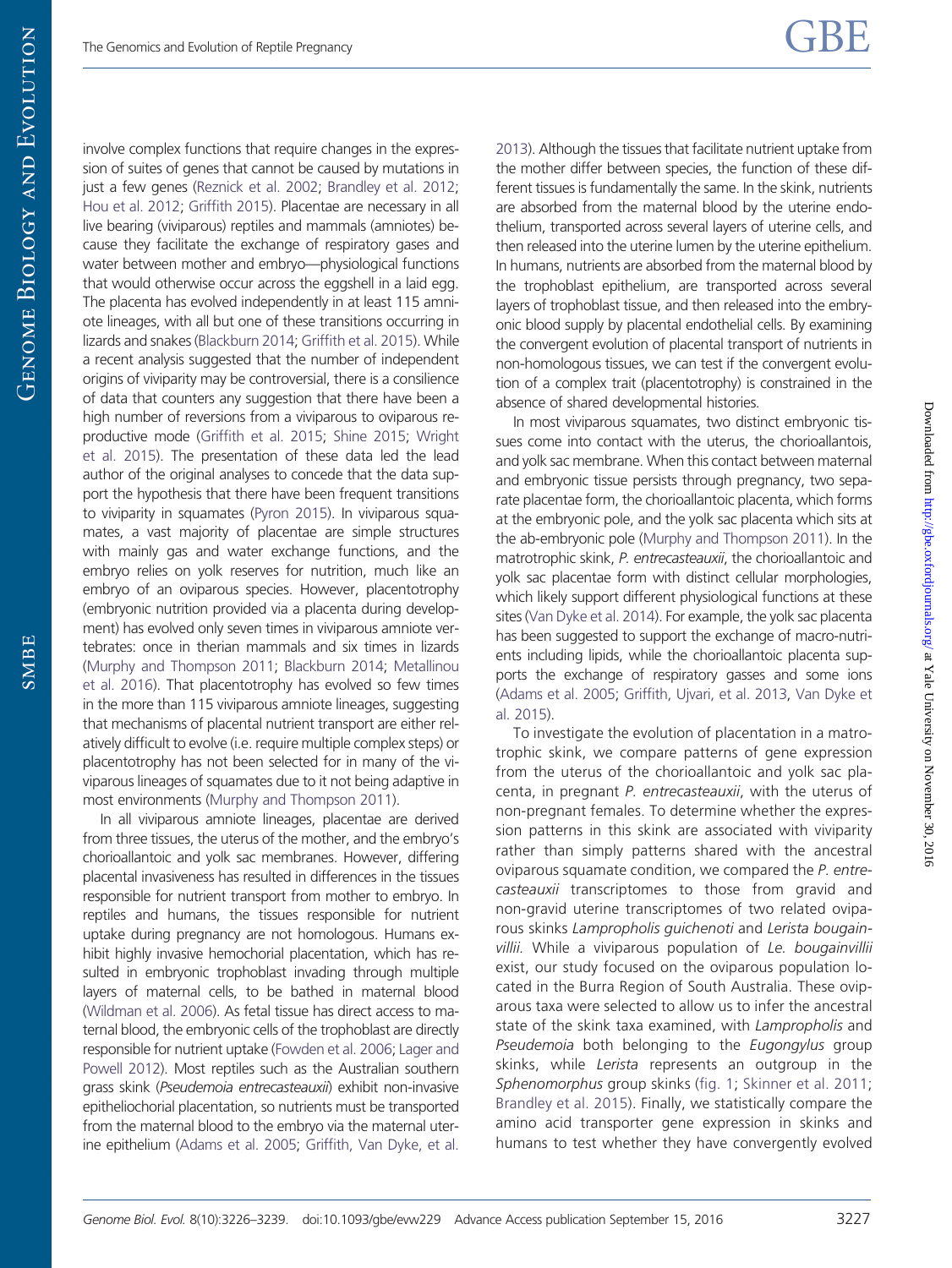<span id="page-2-0"></span>

FIG. 1.-Phylogenetic relationship between species discussed in this study. Viviparous taxa are indicated by circles and oviparous taxa by squares at branch tips and nodes. Lizards examined in this study are members of either the Eugongylus group or the Sphenomorphous group skinks.

placental amino acid transport by the use of the same genes during pregnancy.

## Materials and methods

#### Animal Collection

All animal work was conducted with University of Sydney Animal Ethics approval. Gravid female P. entrecasteauxii were collected in Kanangra Boyd National Park, NSW, Australia, in November 2011. Pseudemoia entrecasteauxii is a highly seasonal breeder and reproductive stage can be approximated by the time of year [\(Murphy et al. 2006\)](#page-12-0). Once lizards had reached the appropriate period of the reproductive cycle, they were euthanized by injection with 0.1 mL of sodium pentobarbital (6 mg/mL). Non-pregnant lizards were collected during pregnancy and housed for an additional 2 months after giving birth before processing. Pregnant females were euthanized at developmental stage 40, the final stage of the [Dufaure and Hubert \(1961\)](#page-12-0) staging scheme. The egg chamber of the uterus in gravid females was excised and uterus was cut along the boundary of the chorioallantoic membrane and yolk sac, resulting in two hemispheric portions of uterine tissue. This made it possible to collect uterine tissue of the chorioallantoic placenta ( $n=3$ ) and of the yolk sac placenta ( $n = 3$ ) separately. In P. entrecasteauxii and most viviparous squamates, there is little physical attachment between the uterus and the extra-embryonic membranes, so the uterus can be cleanly separated from embryonic tissue ([Biazik et al.](#page-12-0) [2010](#page-12-0)[, 2012](#page-11-0)). In non-gravid females  $(n=2)$ , egg chambers constituting stretched regions of the uterus were excised individually [\(Girling 2002\)](#page-12-0). After excision, uterine tissues were fixed in RNA later (24 h) and stored at  $-80^{\circ}$ C.

We collected gravid ( $n = 3$ ) and non-gravid ( $n = 3$ ) oviparous Le. bougainvillii from the Burra Region of South Australia in December 2014 and January 2015. It is not possible to identify if oviparous lizards were post-reproductive, as they were collected from the field. Lizards were euthanized, uteri dissected immediately, and tissues were fixed and stored as above. We collected gravid  $(n = 3)$  La. guichenoti from the Sydney region in 2009–2014. Non-gravid La. quichenotti samples  $(n=3)$ were obtained by maintaining gravid females in the lab until they had deposited eggs, and then harvesting tissues after an additional 2 month period in captivity. For both Le. bougainvillii and La. guichenoti, eggs were shelled and at developmental stage 25–30. Lizards were returned to the University, euthanized, and uteri collected. Tissues were fixed and stored as above.

#### Transcriptome Sequencing, Assembly, and Annotation

There was no pooling of biological replicates, each sample was sequenced separately. Tissue was macerated using a mechanical homogenizer in  $600 \mu$ L of Buffer RLT (QIAGEN) then homogenized using a QIAshredder spin column (QIAGEN). Total RNA was extracted using the RNeasy Mini Kit (QIAGEN). Extracted RNA was treated with Amplification Grade DNase 1 (Sigma-Aldrich). RNA quality was measured on the Agilent 2000 Bioanalyzer (Agilent Technologies) and was only used for transcriptome analysis if the RIN was greater than 8. Sequencing libraries were generated in house using the TruSeq RNA Sample Preperation kit (Illumina Inc.). All P. entrecasteauxii, and four La. quichenoti samples (two nongravid and two gravid) were sequenced on the HiSeq2000 (Illumina Inc.). All Le. bougainvillii and two La. guichenoti (one non-gravid and one gravid) had their sequencing libraries prepared by the Ramaciotti Centre using the TruSeq RNA Sample Preperation kit (Illumina Inc.) and were sequenced on the HISeq2500 (Illumina Inc).

For P. entrecasteauxii, raw transcriptome reads were aligned to the de-novo assembled transcriptome for this species ([Griffith, Brandley, Belov, et al. 2016\)](#page-12-0). For the oviparous skink species, transcriptomes were assembled de-novo from the data presented in this study, using the same transcriptome assembly approach that was used for P. entrecasteauxii. De-novo transcriptome assembly was performed with ABySS [\(Simpson et al.](#page-13-0) [2009](#page-13-0)). Assemblies were made for each sample individually using a kmer of 39 and 59. To build reference transcriptomes for each species, we combined the assemblies from each sample and then removed contigs smaller than 100 bp and redundant contigs using CD-HIT-EST [\(Huang et al. 2010\)](#page-12-0) with default options. Contigs in the assembled transcriptomes were annotated by aligning to complete proteomes of Anolis carolinensis (Ensemble build 79), Gallus gallus (Ensembl build 82), and Homo sapiens (Ensembl build 82) with BlastX with an evalue of  $10^{-5}$ . The alignment rate of the raw reads to the assembled transcriptome was> 90% for all samples.

#### Differential Gene Expression Analysis

Expression of each contig in the reference transcriptome was measured for each biological sample by aligning the raw reads of each sequenced transcriptome against the species specific reference transcriptome with Bowtie2 (version 2.0.0-beta7) ([Langmead and Salzberg 2012\)](#page-12-0). Counts from contigs that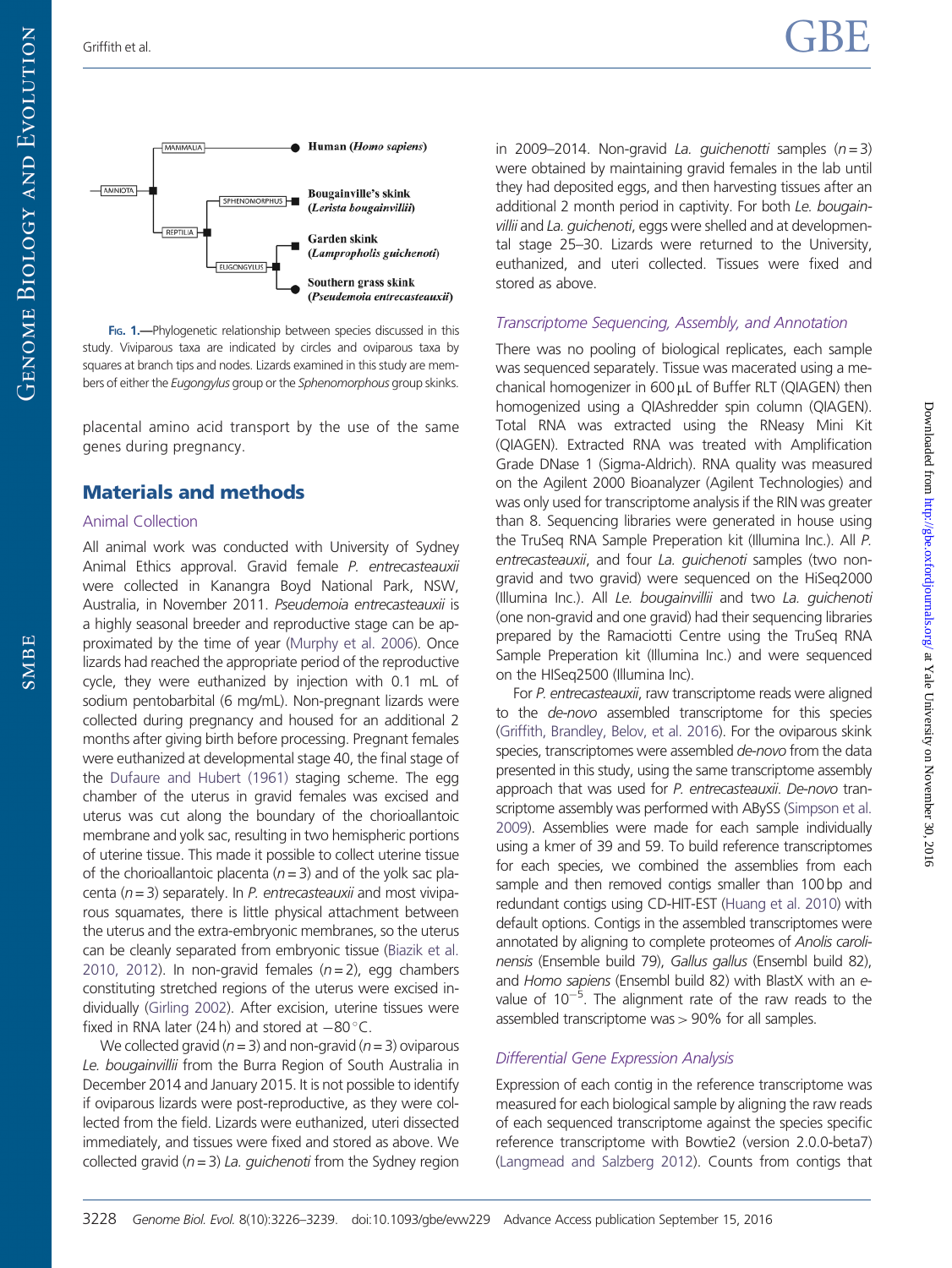aligned to the same gene were summed, and only counts for contigs that could be identified were used in statistical analyses.

For oviparous taxa, differential gene expression between gravid and non-gravid uterine tissue was compared in pairwise comparisons with DESeq [\(Anders and Huber 2010](#page-11-0)). For P. entrecasteauxii differential gene expression between uterine tissue of non-pregnant uterine tissue, uterine tissue of the chorioallantoic and yolk-sac placentae were compared with each other in three pairwise comparisons using DESeq [\(Anders and Huber 2010\)](#page-11-0).

A false discovery threshold of 0.05 was used for all downstream analyses. Transcriptome data were validated by reverse transcription quantitative PCR on a subset of genes. To ensure the observed gene expression patterns were real, we confirmed the expression of five genes (AQP3, CTSA, SLC22A5, and RARRES1) that showed differential expression between sample groups in P. entrecasteauxii (see [supplementary meth](http://gbe.oxfordjournals.org/lookup/suppl/doi:10.1093/gbe/evw229/-/DC1)[ods](http://gbe.oxfordjournals.org/lookup/suppl/doi:10.1093/gbe/evw229/-/DC1), [Supplementary Material](http://gbe.oxfordjournals.org/lookup/suppl/doi:10.1093/gbe/evw229/-/DC1) online, for more details). All genes that were identified as significantly differentially expressed in the transcriptomes were also significantly differentially expressed when measured by qPCR ([supplementary](http://gbe.oxfordjournals.org/lookup/suppl/doi:10.1093/gbe/evw229/-/DC1) [material fig. S1](http://gbe.oxfordjournals.org/lookup/suppl/doi:10.1093/gbe/evw229/-/DC1), [Supplementary Material](http://gbe.oxfordjournals.org/lookup/suppl/doi:10.1093/gbe/evw229/-/DC1) online).

Gene-ontology (GO) annotation was performed using the Database for Annotation, Visualization, and Integrated Discovery (DAVID) Bioinformatics Resources 6.7 [\(Huang](#page-12-0) [et al. 2009](#page-12-0)). Gene symbol lists for significantly up and down regulated genes when comparing the chorioallantoic and yolk sac placenta of P. entrecasteauxii were entered and converted to DAVID ID's. Genes were annotated with GO terms corresponding to biological processes (BP-FAT).

#### Further Statistical Analyses

To visualize the data, we performed principle component analyses (PCA) on the expression of several gene sets from our study. The PCAs were performed on the square root TPMs and data were transformed to equally weigh each gene by subtracting the mean expression of each gene from the individual expression of that gene in each sample. PCAs were performed using the stats package in R. Principle component analysis was performed on the expression of all genes in all species in this study, the expression of amino acid transport protein genes in all species in this study, and the expression of transcription factors in uterine tissue of P. entrecasteauxii. We limited our PCA analysis of transcription factor expression to P. entrecasteauxii as comparisons with the other species largely show a species level gene expression signal. Our list of known transcription factors was taken from [Ravasi et al. \(2010\)](#page-12-0).

We calculated the probability of utilizing as many or more overlapping amino acid transport protein genes in the placentae of skinks and humans. To assess this probability, we made two assumptions; (a) co-option events were independent and (b) co-option events were random. We used a hypergeometric test to identify if the observed overlap in genes used in placental tissues of skinks and humans during pregnancy likely arose by chance. If a P value of less than 0.05 was observed, we rejected the assumptions of our analysis suggesting either co-option events are not independent or non-random.

## Results

#### Transcriptome Sequencing and Assembly

For Pseudemoia entrecasteauxii, we sequenced a mean of 5.04  $\times$  10<sup>7</sup> ± 2.8  $\times$  10<sup>6</sup> 101 bp paired end reads per sample. Our assembled transcriptome contained 367,722 contigs with a mean contig length of 465 bp. Alignment of these contigs to reference proteomes identified 88,204 contigs. These contigs map to 16,942 unique genes.

For Lampropholis guichenoti, we sequenced a mean of 4.66  $\times$  10<sup>7</sup> ±4.1  $\times$  10<sup>6</sup> 101 bp paired end reads per sample. Our assembled transcriptome contained 427,110 contigs with a mean contig length of 284 bp. Alignment of these contigs to reference proteomes identified 71,021contigs, which map to 15,492 unique genes.

For Lerista bougainvillii, we sequenced a mean of 6.91  $\times$  $10^7 \pm 1.8 \times 10^6$  101 bp paired end reads per sample for Le. bougainvillii. Our assembled transcriptome contained 230,011 contigs with a mean contig length of 541 bp. Alignment of these contigs to reference proteomes identified 54,886 contigs. These contigs map to 14,521 unique genes.

## Differential Gene Expression in the Viviparous Skink Placenta

Principle component analysis on all shared genes showed three distinct species-specific clusters. [\(fig. 2](#page-4-0)a). In the clusters of both oviparous taxa, there is no separation of non-gravid and gravid uterine transcriptomes, but there is separation of pregnant from non-pregnant transcriptomes in P. entrecasteauxii along principle component 1. The species-specific clustering of transcriptome sequences is consistent with concerted transcriptome evolution, which has been predicted and observed in other studies [\(Liang et al. 2016\)](#page-12-0).

Uterine tissues from the chorioallantoic and yolk sac placenta of P. entrecasteauxii have vastly different expression profiles when compared with non-reproductive tissue. The uterus of the chorioallantoic placenta has 2,555 differentially expressed genes compared with non-pregnant uterine tissue (all of which had more than a 2-fold difference in gene expression, [supplementary table S1](http://gbe.oxfordjournals.org/lookup/suppl/doi:10.1093/gbe/evw229/-/DC1), [Supplementary Material](http://gbe.oxfordjournals.org/lookup/suppl/doi:10.1093/gbe/evw229/-/DC1) online). The uterus of the yolk sac placenta has 3,861 differentially expressed genes compared to non-pregnant uterine tissue (3,823 of which had more than a 2-fold difference in gene expression, [supplementary table S2,](http://gbe.oxfordjournals.org/lookup/suppl/doi:10.1093/gbe/evw229/-/DC1) [Supplementary](http://gbe.oxfordjournals.org/lookup/suppl/doi:10.1093/gbe/evw229/-/DC1) [Material](http://gbe.oxfordjournals.org/lookup/suppl/doi:10.1093/gbe/evw229/-/DC1) online). Differential gene expression from the uterus of the chorioallantoic and yolk sac placenta identified 282 differentially expressed genes (all of which had more than a 2-fold difference in gene expression, [supplementary table](http://gbe.oxfordjournals.org/lookup/suppl/doi:10.1093/gbe/evw229/-/DC1) [S3,](http://gbe.oxfordjournals.org/lookup/suppl/doi:10.1093/gbe/evw229/-/DC1) [Supplementary Material](http://gbe.oxfordjournals.org/lookup/suppl/doi:10.1093/gbe/evw229/-/DC1) online).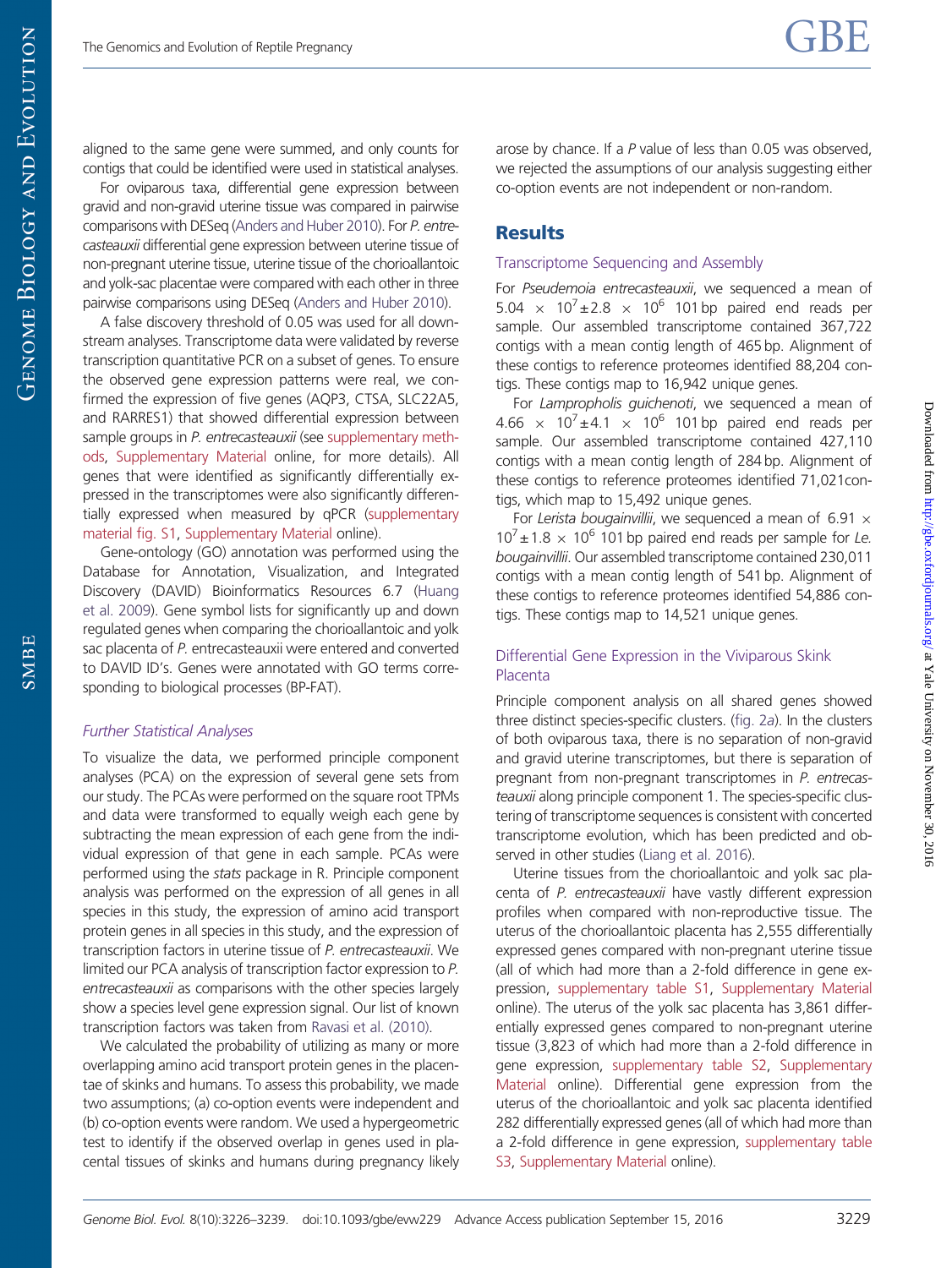Downloaded from <http://gbe.oxfordjournals.org/> at Yale University on November 30, 2016

Downloaded from http://gbe.oxfordjournals.org/ at Y ale University on November 30, 2016

<span id="page-4-0"></span>

FIG. 2.—Comparisons of placental gene expression between different species and placental region. (a) PCA of square root TPM for all shared genes in the uterine tissue of the oviparous skinks Le. bougainvillii (Lb) and La. guichenoti (Lg), and the viviparous skink P. entrecasteauxii. Uterine tissue is from either non-reproductive (UNR) or gravid (UG) females, or from the chorioallantoic (UCA) or yolk sac (UYS) placenta of late pregnant females. Samples form discrete clusters based on the species of origin. (b) Amino acid transporter gene use in the placentae of reptiles and mammals. There is an overlap in the use of orthologous amino acid transport protein genes by human trophoblast (red) and grass skink uterine tissue (blue) during pregnancy. 41 orthologous amino acid transport proteins are shared by both lineages, 21 are utilized in human placenta, while 17 are used in grass skinks. About 17 genes are not utilized in the placental tissues of either species (white). Lineages show a significantly non-random use of genes (P= 0.003, hypergeometric test). (c) PCA of square root TPM for amino acid transporter gene expression in the uterine tissue of oviparous and viviparous skinks. In P. entrecasteauxii, uterine tissue from each placental tissue clusters with each other based on amino acid transporter expression, and there is an overlap in the expression profiles of gravid oviparous uterine tissue and non-pregnant uterine samples from all species. (d) PCA of square root TPM for transcription factors expressed in the uterine tissue of P. entrecasteauxii. Three discrete clusters form one for each placental region, and one for non-pregnant tissue. The data are overlaid with the loadings for the top 10 genes that contribute to the distance between samples in these principle components.

Gene ontology (GO) analysis on these differentially expressed genes suggests the uterus is regionally specialized to support different functions associate with pregnancy ([fig. 3](#page-5-0)).

Gene ontology analysis on genes that were significantly more highly expressed in the chorioallantoic placenta, compared to the yolk sac placenta identified eight clusters of genes which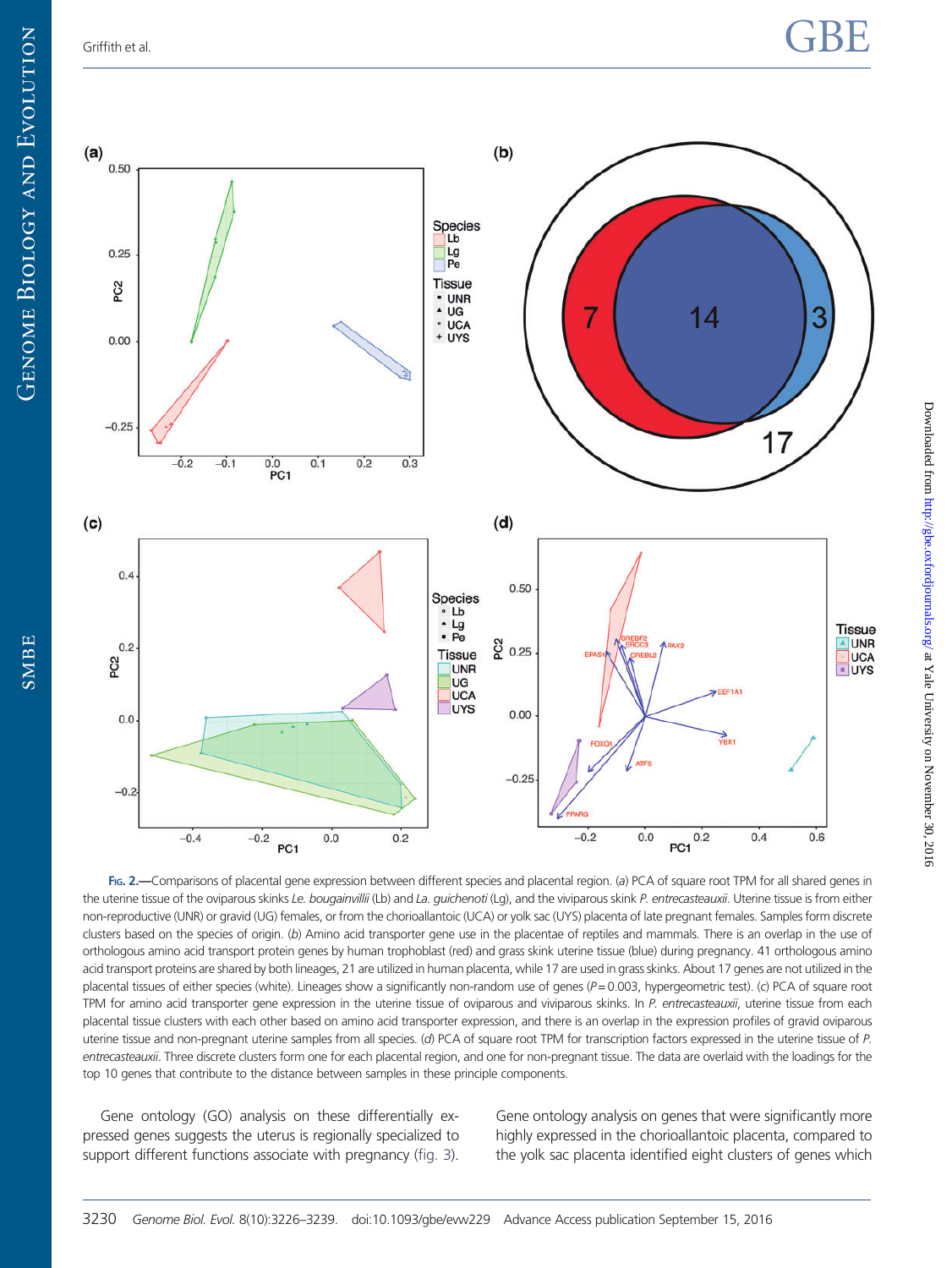<span id="page-5-0"></span>

FIG. 3.-Inferred processes occurring in the two placentae of the southern grass skink. Stylized figure (modified from [Stewart and](#page-13-0) [Thompson 2003\)](#page-13-0) outlining the processes (dashed lines) occurring in the uterine tissue of each placenta in grass skinks as identified by functional annotation analysis of differentially expressed genes between chorioallantoic and yolk sac placental samples. Ut, uterus; BO, bilaminar omphalopleure; CA, chorioallantois.

were associated with significantly over-represented GO terms [\(table 1](#page-6-0)). Four of these clusters are specifically related to nutrient transport processes, and three related to steroid hormone metabolism and transports. Gene ontology analysis on genes that were significantly more highly expressed in the yolk sac placenta, compared with the chorioallantoic placenta identified 10 clusters of genes which were associated with significantly over-represented GO terms ([table 2\)](#page-7-0). Four of these clusters specifically related to nutrient transport processes, and three related to steroid hormone metabolism and transport.

## The Effects of Gravidity on Uterine Gene Expression in Oviparous Taxa

In contrast to P. entrecasteauxii, oviparous skinks do not exhibit strong changes in uterine gene expression during gravidity. Lerista bougainvillii exhibits only two differentially expressed genes (Klotho and an uncharacterized protein homologous to ENSACAG00000029408) between gravid and non-gravid states [\(supplementary table S4](http://gbe.oxfordjournals.org/lookup/suppl/doi:10.1093/gbe/evw229/-/DC1), [Supplementary](http://gbe.oxfordjournals.org/lookup/suppl/doi:10.1093/gbe/evw229/-/DC1) [Material](http://gbe.oxfordjournals.org/lookup/suppl/doi:10.1093/gbe/evw229/-/DC1) online). No genes were differentially expressed be-tween gravid and non-gravid uterus in La. quichenoti [\(supple](http://gbe.oxfordjournals.org/lookup/suppl/doi:10.1093/gbe/evw229/-/DC1)[mentary table S5,](http://gbe.oxfordjournals.org/lookup/suppl/doi:10.1093/gbe/evw229/-/DC1) [Supplementary Material](http://gbe.oxfordjournals.org/lookup/suppl/doi:10.1093/gbe/evw229/-/DC1) online).

## Convergent Use of Amino Acid Transport Proteins in Independent Placentotrophic Lineages

We tested for non-random use of amino acid transport protein genes between human trophoblast tissue [\(Carter 2012\)](#page-12-0) and uterine placental tissues from the southern grass skink. It is important to note that the genes identified as used in P. entrecasteauxii were identified because they are differentially expressed through pregnancy in our study, while those used in the trophoblast, have been identified by multiple studies from both RNA and protein analysis, from multiple stages of trophoblast development, and were summarized by [Carter](#page-12-0) [\(2012\)](#page-12-0). The human trophoblast and skink uterus are non-homologous tissues, and, therefore, any similarities in genes used must rely on independent processes that led to the evolution of these tissues in this context. We found a nonrandom use of amino acid transport protein genes between southern grass skink uterus and human trophoblast tissues  $(P= 0.003,$  [fig. 2](#page-4-0)b). Therefore, placental protein transport has evolved using the same genes in both skinks and humans due to non-random use of amino acid transport proteins.

# **Discussion**

# The Origin of Pregnancy Specific Functions in the Uterus

Gravidity in oviparous taxa results in no substantial change in gene expression, suggesting that the ancestral condition for skinks is to have a consistent transcriptome profile throughout the reproductive cycle. This is in stark contrast to P. entrecasteauxii where approximately a quarter of the identified genes show differential expression between pregnant and non-pregnant states. This finding is consistent with another viviparous skink Chalcides ocellatus, which also has substantial differences in gene expression between pregnant and nonpregnant states ([Brandley et al. 2012](#page-12-0)). Our results suggest that the evolution of pregnancy in P. entrecasteauxii has involved the evolution of a mechanism for the uterine tissue to respond to pregnancy by substantially changing gene expression in these tissues. By modulating uterine gene expression into two character states (non-pregnant and pregnant), it is easier for new pregnancy associated innovations (e.g. nutrient transport) to evolve, because uterine expression of any gene during pregnancy is not constrained by the disadvantage of its expression outside of pregnancy. We propose that the evolution of pregnancy in P. entrecasteauxij has involved the evolution of a new character state for uterine tissue.

One caveat of our study is that the uterine tissue from gravid oviparous females is at an early developmental stage whereas those of the viviparous females are at a late developmental stage. This means that some of the gene expression changes observed in viviparous females may not simply be due to pregnancy, but rather because of the presence of a large embryo inside the uterus. Future work is needed to examine whether differential gene expression is observed at early stages of pregnancy in P. entrecasteauxii, which would allow for a direct comparison with the oviparous taxa. However, we might not expect changes to occur at this early stage, because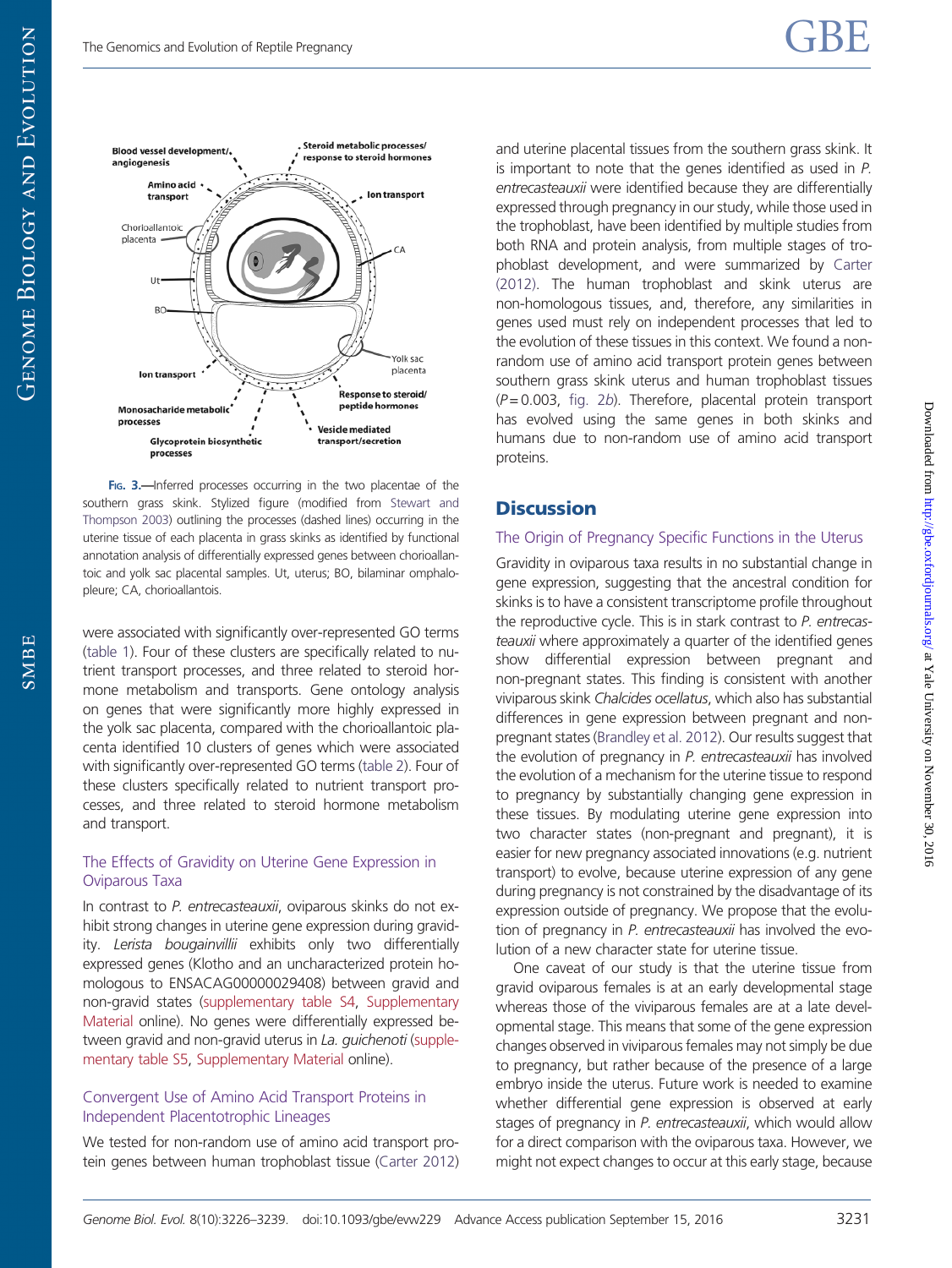## <span id="page-6-0"></span>Table 1

Clustering of Significantly Over-represented GO Terms from a List of Genes Significantly More Highly Expressed in the Chorioallantoic Placenta Compared the Yolk Sac Placenta in P. entrecasteauxii

| GO term (biological processes)                                        | $P$ value <sup>a</sup>        | Benjamini corrected | Fold       | Gene symbols                                          |  |  |  |  |
|-----------------------------------------------------------------------|-------------------------------|---------------------|------------|-------------------------------------------------------|--|--|--|--|
|                                                                       |                               | P value             | enrichment | in cluster                                            |  |  |  |  |
| Organic acid transport (Cluster 1)                                    | <b>Enrichment Score: 4.22</b> |                     |            |                                                       |  |  |  |  |
| GO:0015837~amine transport                                            | 0.0000                        | 0.00                | 17.37      | SLC38A3, AQP9, SLC6A2, SLC6A4, SLC7A8, SLC3A2,        |  |  |  |  |
|                                                                       |                               |                     |            | SLC22A3, SLC7A5, PDZK1, CRYM                          |  |  |  |  |
| GO:0046942~carboxylic acid transport                                  | 0.0000                        | 0.00                | 11.15      | SLC38A3, SLC16A1, AQP9, AQP8, SLC7A8, SLC3A2, SLC7A5, |  |  |  |  |
|                                                                       |                               |                     |            | PDZK1                                                 |  |  |  |  |
| GO:0015849~organic acid transport                                     | 0.0000                        | 0.00                | 11.08      | SLC38A3, SLC16A1, AQP9, AQP8, SLC7A8, SLC3A2, SLC7A5, |  |  |  |  |
|                                                                       |                               |                     |            | PDZK1                                                 |  |  |  |  |
| GO:0015804~neutral amino acid transport                               | 0.0001                        | 0.02                | 39.04      | SLC38A3, SLC7A8, SLC3A2, SLC7A5                       |  |  |  |  |
| GO:0006865~amino acid transport                                       | 0.0009                        | 0.10                | 11.39      | SLC38A3, SLC7A8, SLC3A2, SLC7A5, PDZK1                |  |  |  |  |
| GO:0015807~L-amino acid transport                                     | 0.0054                        | 0.26                | 26.74      | SLC38A3, SLC7A8, SLC7A5                               |  |  |  |  |
| GO:0015718~monocarboxylic acid transport 0.024                        |                               | 0.58                | 12.30      | SLC16A1, AQP9, AQP8                                   |  |  |  |  |
| Neuron-related transport (Cluster 2)<br><b>Enrichment Score: 2.36</b> |                               |                     |            |                                                       |  |  |  |  |
| GO:0015844~monoamine transport                                        | 0.0001                        | 0.01                | 48.23      | SLC6A2, SLC6A4, SLC22A3, CRYM                         |  |  |  |  |
| GO:0019226~transmission of nerve impulse 0.0014                       |                               | 0.13                | 4.69       | UNC119, CLDN19, SLC6A2, GALR3, SLC6A4, LPAR3,         |  |  |  |  |
|                                                                       |                               |                     |            | SLC22A3, VIPR1                                        |  |  |  |  |
| GO:0007268~synaptic transmission                                      | 0.0030                        | 0.22                | 4.81       | UNC119, SLC6A2, GALR3, SLC6A4, LPAR3, SLC22A3, VIPR1  |  |  |  |  |
| GO:0006836~neurotransmitter transport                                 | 0.0074                        | 0.29                | 9.88       | SLC6A2, SLC6A4, SLC22A3, SLC6A17                      |  |  |  |  |
| GO:0007267~cell-cell signaling                                        | 0.025                         | 0.57                | 2.73       | UNC119, SLC6A2, GALR3, SLC6A4, LPAR3, SLC22A3, VIPR1, |  |  |  |  |
|                                                                       |                               |                     |            | <b>IHH</b>                                            |  |  |  |  |
| Lipid metabolism (Cluster 3)                                          | <b>Enrichment Score: 2.09</b> |                     |            |                                                       |  |  |  |  |
| GO:0008202~steroid metabolic process                                  | 0.0004                        | 0.05                | 7.10       | SDR42E2, NPC1, OSBPL3, HSD17B2, SDR42E1, SORL1,       |  |  |  |  |
|                                                                       |                               |                     |            | NPC1L1                                                |  |  |  |  |
| GO:0006869~lipid transport                                            | 0.033                         | 0.63                | 5.65       | NPC1, OSBPL3, SORL1, NPC1L1                           |  |  |  |  |
| GO:0010876~lipid localization                                         | 0.040                         | 0.68                | 5.22       | NPC1, OSBPL3, SORL1, NPC1L1                           |  |  |  |  |
| Ion transport (Cluster 4)                                             | <b>Enrichment Score: 1.95</b> |                     |            |                                                       |  |  |  |  |
| GO:0006811~ion transport                                              | 0.0034                        | 0.21                | 2.94       | SLC12A7, SLC38A3, SLC16A1, SLC20A2, SLC9A3, CLIC6,    |  |  |  |  |
|                                                                       |                               |                     |            | SLC3A2, SLC22A3, ABCC4, SLC13A4, PDZK1                |  |  |  |  |
| GO:0006814~sodium ion transport                                       | 0.0035                        | 0.20                | 7.88       | SLC12A7, SLC38A3, SLC20A2, SLC9A3, SLC13A4            |  |  |  |  |
| GO:0006820~anion transport                                            | 0.0049                        | 0.25                | 7.17       | SLC12A7, SLC16A1, SLC20A2, CLIC6, SLC13A4             |  |  |  |  |
| GO:0055085~transmembrane transport                                    | 0.0057                        | 0.25                | 3.24       | SLC12A7, SLC16A1, SLC25A31, AQP9, SLC9A3, SLC22A3,    |  |  |  |  |
|                                                                       |                               |                     |            | ABCC4, SLC13A4, PDZK1                                 |  |  |  |  |
| GO:0015698~inorganic anion transport                                  | 0.010                         | 0.34                | 8.82       | SLC12A7, SLC20A2, CLIC6, SLC13A4                      |  |  |  |  |
| GO:0006812~cation transport                                           | 0.016                         | 0.48                | 2.97       | SLC12A7, SLC38A3, SLC20A2, SLC9A3, SLC3A2, SLC22A3,   |  |  |  |  |
|                                                                       |                               |                     |            | SLC13A4, PDZK1                                        |  |  |  |  |
| Steroid metabolism (Cluster 5)                                        | <b>Enrichment Score: 1.65</b> |                     |            |                                                       |  |  |  |  |
| GO:0008202~steroid metabolic process                                  | 0.0004                        | 0.05                | 7.10       | SDR42E2, NPC1, OSBPL3, HSD17B2, SDR42E1, SORL1,       |  |  |  |  |
|                                                                       |                               |                     |            | NPC <sub>1</sub> L <sub>1</sub>                       |  |  |  |  |
| GO:0006694~steroid biosynthetic process                               | 0.0079                        | 0.29                | 9.65       | SDR42E2, HSD17B2, SDR42E1, NPC1L1                     |  |  |  |  |
| Cell homeostasis (Cluster 6)                                          | <b>Enrichment Score: 1.07</b> |                     |            |                                                       |  |  |  |  |
| GO:0042592~homeostatic process                                        | 0.0029                        | 0.23                | 3.00       | SLC12A7, NPC1, GCLC, AQP9, FGGY, SLC9A3, VEGFA, TRHR, |  |  |  |  |
|                                                                       |                               |                     |            | SLC7A8, LPAR3, NPC1L1                                 |  |  |  |  |
| GO:0048878~chemical homeostasis                                       | 0.0030                        | 0.20                | 3.60       | NPC1, GCLC, AQP9, SLC9A3, VEGFA, TRHR, SLC7A8, LPAR3, |  |  |  |  |
|                                                                       |                               |                     |            | NPC1L1                                                |  |  |  |  |
| Response to steroid hormones (Cluster 7) Enrichment Score: 0.99       |                               |                     |            |                                                       |  |  |  |  |
| GO:0006790~sulfur metabolic process                                   | 0.018                         | 0.49                | 7.13       | GCLC, GPX4, SULF1, GHR                                |  |  |  |  |
| GO:0032355~response to estradiol stimulus                             | 0.028                         | 0.59                | 11.39      | GPX4, GHR, IHH                                        |  |  |  |  |
| Endocytosis (Cluster 8)                                               | <b>Enrichment Score: 0.90</b> |                     |            |                                                       |  |  |  |  |
| GO:0006898~receptor-mediated endocytosis 0.027                        |                               | 0.59                | 11.60      | SLC9A3, SORL1, GHR                                    |  |  |  |  |

<sup>a</sup>For brevity, only go terms with  $P < 0.05$  are displayed.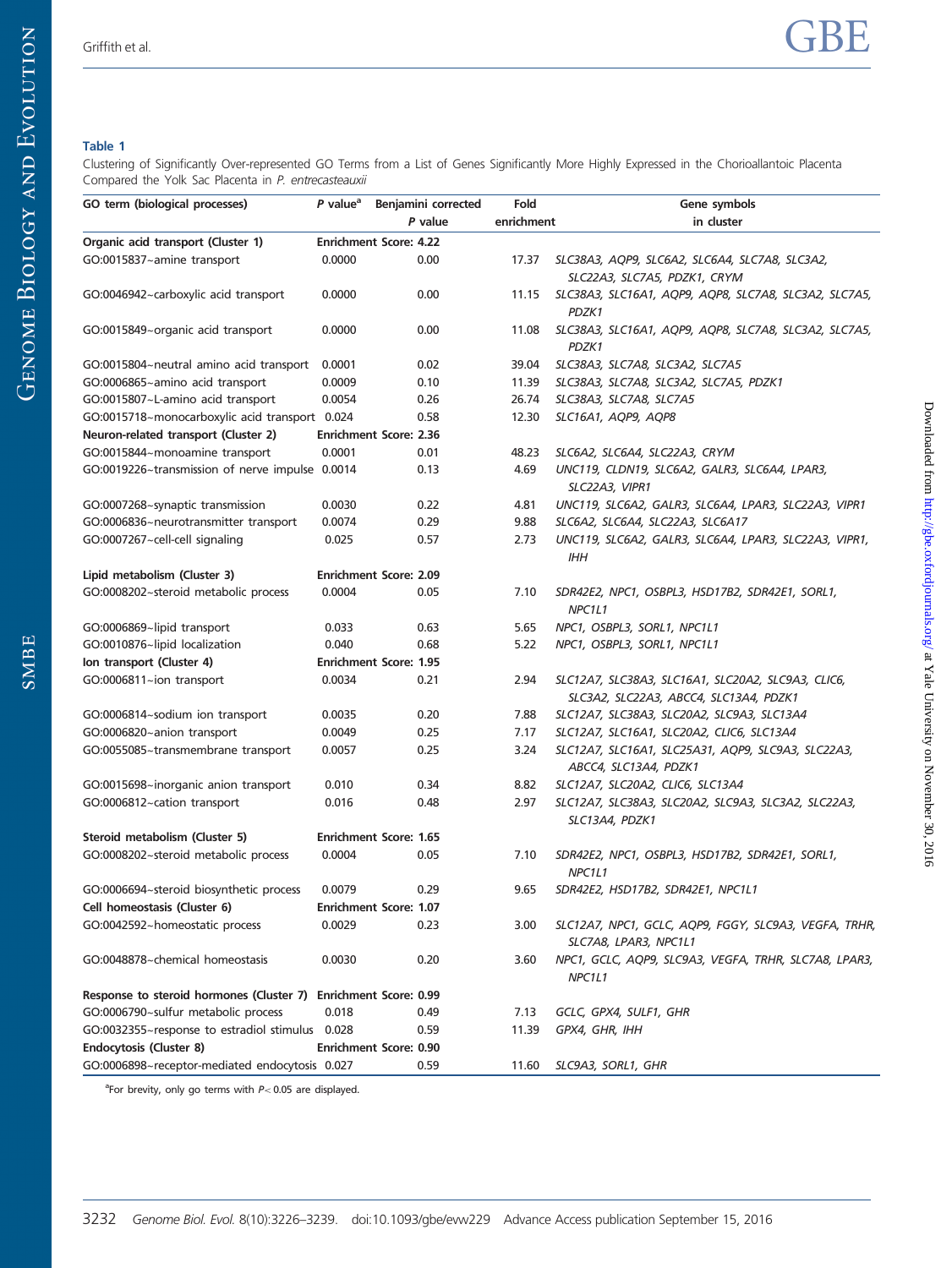## <span id="page-7-0"></span>Table 2

Clustering of Significantly Over-represented GO Terms from a List of Genes Significantly More Highly Expressed in the Yolk Sac Placenta Compared the Chorioallantoic Placenta in P. entrecasteauxii

| GO term (biological processes)                         | P value <sup>a</sup>          | Benjamini corrected           | Fold       | Gene symbols in cluster                                                       |  |  |
|--------------------------------------------------------|-------------------------------|-------------------------------|------------|-------------------------------------------------------------------------------|--|--|
|                                                        |                               | P value                       | enrichment |                                                                               |  |  |
| Metabolic processing (Cluster 1)                       |                               | <b>Enrichment Score: 2.16</b> |            |                                                                               |  |  |
| GO:0006041~glucosamine metabolic process               | 0.0055                        | 0.60                          | 26.35      | PGM3, GNE, CHST4                                                              |  |  |
| GO:0006044~N-acetylglucosamine metabolic<br>process    | 0.0055                        | 0.60                          | 26.35      | PGM3, GNE, CHST4                                                              |  |  |
| GO:0005996~monosaccharide metabolic                    | 0.0082                        | 0.59                          | 4.75       | PGM3, GNE, ALDOB, GFPT2, HK2, CHST4                                           |  |  |
| process                                                |                               |                               |            |                                                                               |  |  |
| GO:0006040~amino sugar metabolic process               | 0.0086                        | 0.57                          | 21.08      | PGM3, GNE, CHST4                                                              |  |  |
| Regulation of transport (Cluster 2)                    |                               | <b>Enrichment Score: 1.64</b> |            |                                                                               |  |  |
| GO:0051048~negative regulation of secretion            | 0.0036                        | 0.51                          | 12.78      | FAM3D, ERBB3, EDN2, INHA                                                      |  |  |
| GO:0048511~rhythmic process                            | 0.0058                        | 0.56                          | 6.86       | EGR2, ERBB3, EDN2, TIMP4, INHA                                                |  |  |
| GO:0051051~negative regulation of transport            | 0.0070                        | 0.58                          | 6.51       | PTGS2, FAM3D, ERBB3, EDN2, INHA                                               |  |  |
| GO:0046888~negative regulation of hormone<br>secretion | 0.0093                        | 0.53                          | 20.27      | FAM3D, EDN2, INHA                                                             |  |  |
| GO:0051046~regulation of secretion                     | 0.027                         | 0.77                          | 4.35       | UNC13D, FAM3D, ERBB3, EDN2, INHA                                              |  |  |
| GO:0051050~positive regulation of transport            | 0.037                         | 0.80                          | 3.94       | UNC13D, ERBB3, EDN2, P2RY1, INHA                                              |  |  |
| organic acid transport (Cluster 3)                     |                               | <b>Enrichment Score: 1.36</b> |            |                                                                               |  |  |
| GO:0015718~monocarboxylic acid transport               | 0.032                         | 0.78                          | 10.54      | SLC16A3, PPARG, ANXA1                                                         |  |  |
| GO:0046942~carboxylic acid transport                   | 0.0498                        | 0.87                          | 4.78       | SLC16A3, PPARG, ANXA1, SLC22A5                                                |  |  |
| response to hormones (Cluster 4)                       |                               | <b>Enrichment Score: 1.25</b> |            |                                                                               |  |  |
| GO:0042493~response to drug                            | 0.0013                        | 0.35                          | 5.69       | PTGS2, ERBB3, PPARG, TIMP4, SLC22A5, SLC46A2,<br><b>MVP</b>                   |  |  |
| GO:0048511~rhythmic process                            | 0.0058                        | 0.56                          | 6.86       | EGR2, ERBB3, EDN2, TIMP4, INHA                                                |  |  |
| GO:0043434~response to peptide hormone                 | 0.011                         | 0.57                          | 5.70       | EGR2, ERBB3, ALDOB, PPARG, TIMP4                                              |  |  |
| stimulus                                               |                               |                               |            |                                                                               |  |  |
| Regulation of nerve activity (Cluster 5)               |                               | <b>Enrichment Score: 1.23</b> |            |                                                                               |  |  |
| GO:0044057~regulation of system process                | 0.0017                        | 0.34                          | 4.55       | SRI, EGR2, PTGS2, EDN2, EPHX2, BHLHE40, INHA,<br>SLC22A5                      |  |  |
| Carbohydrate metabolism (Cluster 6)                    |                               | <b>Enrichment Score: 1.15</b> |            |                                                                               |  |  |
| GO:0005996~monosaccharide metabolic<br>process         | 0.0082                        | 0.59                          | 4.75       | PGM3, GNE, ALDOB, GFPT2, HK2, CHST4                                           |  |  |
| GO:0016051~carbohydrate biosynthetic<br>process        | 0.022                         | 0.75                          | 6.57       | PGM3, GNE, ALDOB, GFPT2                                                       |  |  |
| Cell homeostasis (Cluster 7)                           | <b>Enrichment Score: 1.11</b> |                               |            |                                                                               |  |  |
| GO:0044057~regulation of system process                | 0.0017                        | 0.34                          | 4.55       | SRI, EGR2, PTGS2, EDN2, EPHX2, BHLHE40, INHA,<br>SLC22A5                      |  |  |
| GO:0042592~homeostatic process                         | 0.0090                        | 0.55                          | 2.57       | SRI, SLC26A4, EGR2, EDN2, PPARG, SLC9A2,                                      |  |  |
| GO:0048878~chemical homeostasis                        | 0.025                         | 0.76                          | 2.75       | EPHX2, CLDN1, HEPH, INHA, SLC22A5<br>SRI, SLC26A4, EGR2, EDN2, PPARG, SLC9A2, |  |  |
| GO:0050801~ion homeostasis                             | 0.027                         | 0.76                          | 3.01       | EPHX2, CLDN1<br>SRI, SLC26A4, EGR2, EDN2, SLC9A2, EPHX2,                      |  |  |
|                                                        |                               |                               |            | CLDN1                                                                         |  |  |
| Fatty acid metabolism (Cluster 8)                      |                               | <b>Enrichment Score: 1.04</b> |            |                                                                               |  |  |
| GO:0008217~regulation of blood pressure                | 0.019                         | 0.71                          | 7.03       | PTGS2, EDN2, PPARG, EPHX2                                                     |  |  |
| GO:0033559~unsaturated fatty acid metabolic            | 0.033                         | 0.78                          | 10.33      | PTGS2, EDN2, EPHX2                                                            |  |  |
| process                                                |                               |                               |            |                                                                               |  |  |
| Inflammation response (Cluster 9)                      | <b>Enrichment Score: 1.02</b> |                               |            |                                                                               |  |  |
| $GO:0009611 \sim$ response to wounding                 | 0.0291                        | 0.76                          | 2.65       | IRAK2, UNC13D, ERBB3, P2RY1, ANXA1, EPHX2,<br>CHST4, GRHL3                    |  |  |
| Regulation of transport (Cluster 17)                   |                               |                               |            | Enrichment Score: 0.5159817951223741                                          |  |  |
| GO:0051050~positive regulation of transport            | 0.037                         | 0.79721324                    |            | 3.939199814 UNC13D, ERBB3, EDN2, P2RY1, INHA                                  |  |  |

<sup>a</sup>For brevity, only go terms with  $P < 0.05$  are displayed.

SMBE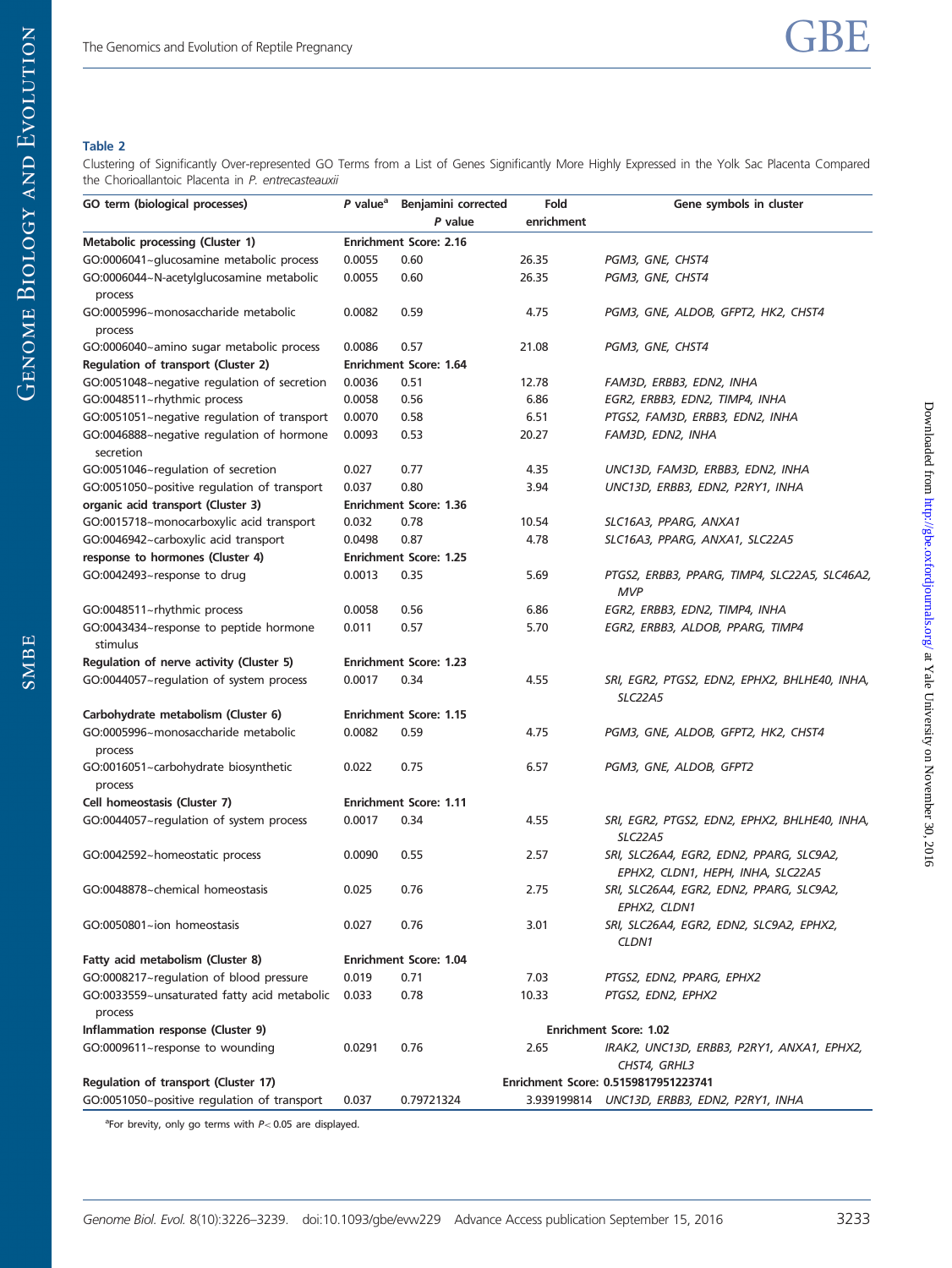there is little maternal fetal interaction or change to uterine morphology until after embryonic stage 30 (the stage at which most oviparous squamate eggs are laid).

We acknowledge the presence of a large embryo is likely to impact on maternal gene expression, as ancestrally embryos, and their extra-embryonic membranes produce a range of hormones at the maternal–embryo interface [\(Griffith,](#page-12-0) [Brandley, Whittington, et al. 2016\)](#page-12-0). In fact, we expect that the apposition of maternal and fetal-tissue to be a novel source of gene expression regulators, and may be an important mechanism by which novel placental gene regulatory processes evolve. However, the presence of a late stage embryo is not sufficient to induce the morphological changes and functional innovations of the uterus seen in P. entrecasteauxii, as these are absent in most viviparous squamates. It is not clear from our data whether differential gene expression associated with a gravid/non-gravid state is associated with the evolution of viviparity or with the evolution of complex placental functions such as nutrient transport. More research is needed in species in which viviparity has evolved more recently, to identify if this modularization of uterine functions occurs concurrently with the evolution of viviparity, or with the evolution of complex placental functions.

#### Placentation in Pseudemoia Is Underpinned by Complex Changes in Gene Regulation

In most viviparous squamates, placentation is relatively simple, with minimal structural re-modeling to uterine tissue during pregnancy [\(Thompson and Speake 2006\)](#page-13-0). In contrast, eutherian pregnancy is characterized by discretely specialized regions that perform different functions, including nutrient transport and gas exchange [\(Enders and Carter 2004\)](#page-12-0). Like eutherian mammals, P. entrecasteauxii has morphologically distinct regions which it has been suggested to support discrete pregnancy associated functions [\(Adams et al. 2005;](#page-11-0) [Griffith, Ujvari, et al. 2013\)](#page-12-0). We found that uterine tissue of the chorioallantoic and yolk sac placentae exhibit substantial gene expression differences. Gene ontology analysis of these different regions supports the notion that these discrete placental regions support different pregnancy associated functions (summarized in [fig. 3\)](#page-5-0). Our data are the first to show that reptile placentae can be underpinned by regionalized differences in gene expression, that likely support the diversity of placental functions observed in this lizard, including lipid, protein, and ion transport, gas exchange, and structural remodeling of the uterus.

Gene ontology analysis of differentially expressed genes suggests that the chorioallantoic placenta transports nutrients to the embryo via membrane bound nutrient transport proteins, while the yolk sac placenta transports packaged vesicles to embryos containing lipids and other nutrients [\(fig. 3\)](#page-5-0), as previously suggested ([Adams et al. 2005;](#page-11-0) [Griffith, Ujvari, et al.](#page-12-0)

[2013](#page-12-0)). Differences in gene expression show that functional specializations of these tissues are underpinned by complex changes in gene regulation, on par with the complex mechanisms of placental function in eutherians ([Sood et al. 2006\)](#page-13-0). The morphological and gene expression changes necessary for placental nutrient transport may explain why placentotrophy has evolved so few times in amniote vertebrates [\(Thompson](#page-13-0) [and Speake 2006](#page-13-0)).

# Transport in the Chorioallantoic Placenta

The chorioallantoic placenta has been assumed to play a role in gas exchange and the transport of some organic and inorganic solutes [\(Stewart et al. 2006;](#page-13-0) [Biazik et al. 2009](#page-12-0); [Herbert](#page-12-0) [et al. 2010](#page-12-0)). Our gene ontology (GO) analysis identified that the chorioallantoic placenta contains membrane bound transport proteins which may support the transport of a range of molecules, including amino acids, carboxylic acids, sulfates, inorganic ions, and water [\(table 1\)](#page-6-0). The large number and diversity of nutrient transport proteins expressed in the chorioallantoic placenta is strong evidence that the area transports a large range of nutrients to developing embryos.

Nutrients that are transported to embryos must first be brought to the placenta by uterine vasculature. The expression of genes involved in blood vessel development may provide a mechanism for the uterine vascular proliferation seen in this and other viviparous species ([table 1;](#page-6-0) [Adams et al. 2005\)](#page-11-0). Vascular endothelial growth factor A (VEGFA) is a highly potent angiogenic factor that has been found in reptile uterine tissue [\(Ferrara et al. 2003;](#page-12-0) [Murphy et al. 2010](#page-12-0); [Whittington,](#page-13-0) [Grau, Murphy, et al. 2015\)](#page-13-0). VEGFA is up-regulated during pregnancy in the viviparous skink Chalcides ocellatus ([Brandley et al. 2012\)](#page-12-0) and we found that VEGFA exhibits greater uterine expression in the chorioallantoic placenta than the yolk sac placenta ([table 1\)](#page-6-0). Increased VEGF expression in the chorioallantoic placenta likely supports both increased nutrient penetration into the uterus, and increased potential for gas exchange between mother and embryo.

Given that amino acid transport proteins represent the largest and most over-represented group of genes in the list of genes upregulated in the chorioallantoic placenta, this region is likely to be a major site of protein processing and transport to embryos. This finding is at odds with conclusions drawn from [Itonaga et al. \(2012\)](#page-12-0), where they suggested the correlation between leucine transport rates through pregnancy and vascularization of the yolk sac splanchnopleure implicated the yolk sac placenta as the site of amino acid transport. However, the patterns of leucine transport presented by [Itonaga et al.](#page-12-0) [\(2012\)](#page-12-0) are also correlated with development of the placentome (a tightly folded region of the chorioallantoic placenta with large uterine secretory epithelial cells) in the chorioallantoic placenta ([Stewart and Thompson 1996](#page-13-0)). The embryonic tissues in the placentome are capable of taking up organic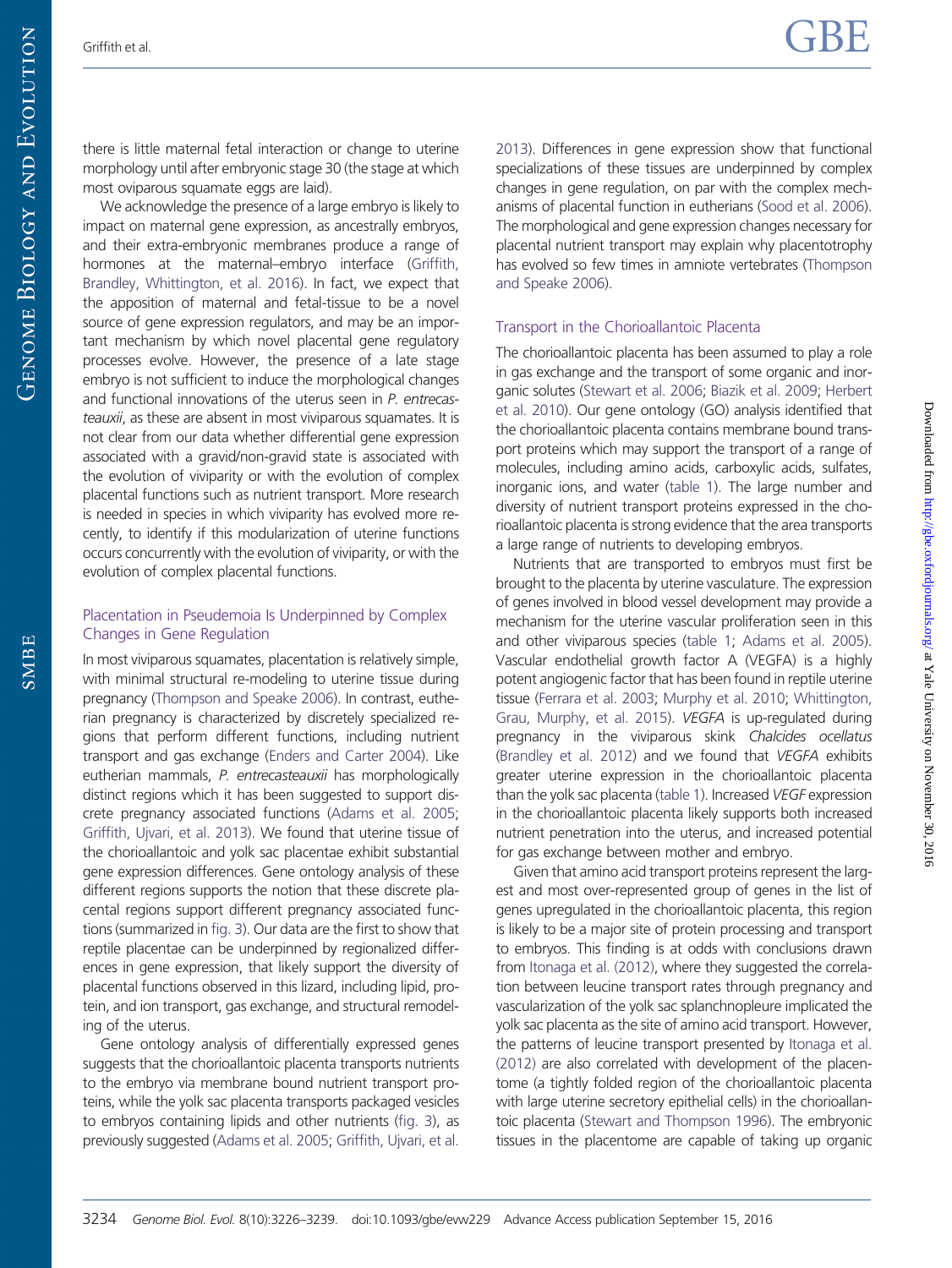molecules, including dextran, suggesting any maternally secreted molecules could be absorbed by the embryo ([Stewart](#page-13-0) [et al. 2006](#page-13-0)). Combined, these data support the placentome as a major site of amino acid/protein transport to embryos, further highlighting the similarities of reptile placentomes with the placentomes found in the cotyledonary placentae of ruminants ([Fowden et al. 2006;](#page-12-0) [Wildman et al. 2006\)](#page-13-0).

The evolution of amino acid transport across the placenta is an essential step in the evolution of substantial matrotrophy, as proteins are a vital and substantial component of egg yolk. To understand the evolution of amino acid transport we compared amino acid transport protein gene expression across skinks in this study [\(table 3](#page-10-0)). While differential expression of amino acid transporters is observed in the matrotrophic skink P. entrecasteauxii only, all differentially expressed genes are expressed to some degree in the non-pregnant state, and in the uterus of oviparous species. Therefore, our results suggest that the evolution of amino acid transport has not required recruiting the expression of genes expressed elsewhere in the organism, but rather by the evolution of a mechanism for the uterus to respond to pregnancy by inducing a pregnancy specific state of gene regulation. When comparing amino acid transporter expression in skink transcriptome data, we found that oviparous transcriptomes both gravid and non-gravid clustered with non-gravid P. entrecasteauxii; however, uterine tissue from the chorioallantoi and yolk sac placentae formed two discrete clusters ([fig. 2c](#page-4-0)).

We observed a convergence in the amino acid transporter genes used in the uterus of P. entrecasteauxii and the human trophoblast ([fig. 2](#page-4-0)b). In P. entrecasteauxii, the expression of amino acid transporters does not-appear to be the result of gene expression recruitment, but why some genes are differentially expressed during pregnancy and others are not, suggests that there has been selective co-option of some genes to support the evolution of novel placental functions. This co-option is similar to what is seen with placental hormone production, where hormones are ancestrally produced in the tissues from which the placenta is derived [\(Griffith,](#page-12-0) [Brandley, Whittington, et al. 2016](#page-12-0)). If convergent use of amino acid transporters in skink and human placental tissues is the result of independent co-option of genes for these functions, our results also suggest that complex biological traits such as nutrient transport evolve in a predictable manner, even when they occur in tissues that are not developmentally homologous.

#### Transport in the Yolk Sac Placenta

Transcriptomic data support the yolk-sac placenta as a transporter of organic nutrients during pregnancy, with the second most enriched cluster of GO terms including genes involved in transport regulation and secretion, while other clusters including terms for fatty acid metabolism and organic acid transport [\(table 2](#page-7-0)). Unlike the chorioallantoic placenta, there are few upregulated membrane-bound transport proteins in the yolk sac placenta, reflecting the different ways in which nutrients are transported in these different placental regions. Our results are consistent with the lipid transport model presented in [Griffith,](#page-12-0) [Ujvari, et al. \(2013\)](#page-12-0) where nutrient transport in the yolk sac placenta likely occurs via membrane bound vesicles that actively bud from the uterine surface rather than secretion of nutrients directly into the lumen. Our data identify several other genes that are likely important in this transport pathway including fatty acid binding proteins 1 and 9 (FABP1 and FABP9).

#### Transcriptome Evolution in the Uterus of Pregnant Lizards

The evolution of a new pregnancy-specific character state in Pseudemoia is likely to be underpinned by a different gene regulatory network that allows gene expression in the pregnant state to exist as a discrete module ([Wagner et al. 2007\)](#page-13-0). Modularization of the uterus during pregnancy also occurs in eutherian mammals where large gene expression changes are induced during pregnancy [\(Lynch et al. 2015](#page-12-0)). The reprograming of uterine tissue during pregnancy in eutherians is largely regulated by the induction of a separate gene regulatory network [\(Gellersen and Brosens 2003](#page-12-0)). This change facilitates decidualization of the endometrial stroma and is induced in part by forkhead box O1 (FOXO1A) and Prolactin ([Lynch et al.](#page-12-0) [2009](#page-12-0); [Kin et al. 2015\)](#page-12-0). A similar pattern occurs in the male brood pouch of seahorses, where the pouch develops as an outgrowth of the skin, and extensive changes in gene expression occur as a result of carrying embryos ([Whittington,](#page-13-0) [Griffith, Qi, et al. 2015\)](#page-13-0).

Pseudemoia entrecasteauxii expresses several components of the gene regulatory network for un-differentiated endometrial stromal fibroblasts, including homeobox A11 (HOXA11), CCAAT/enhancer-binding protein beta (CEBPB), and progesterone receptor (PR) [\(supplementary tables S1–S3](http://gbe.oxfordjournals.org/lookup/suppl/doi:10.1093/gbe/evw229/-/DC1), [Supplementary Material](http://gbe.oxfordjournals.org/lookup/suppl/doi:10.1093/gbe/evw229/-/DC1) online). However, none of these components is up-regulated during pregnancy, so are unlikely to support a new pregnancy-specific gene regulatory network. PCA analysis of transcription factor expression shows that there are differences in transcription factor expression between placental regions ([fig. 2d\)](#page-4-0), but the transcription factors that drive these differences are not ones that have been previously investigated in mammal systems. While our data cannot yet identify the presence of a pregnancy-specific gene regulatory network in a viviparous skink, it provides justification and fundamental data for identifying one.

Transposable elements have facilitated the recruitment of many genes to the uterus during the evolution of pregnancy in mammals [\(Lynch et al. 2015](#page-12-0)). Transposable elements are a unique source of regulatory variation, because they can insert new regulatory elements throughout the genome. Transposons occur in the genomes of most organisms and can be hyper-abundant in the genomes of squamates and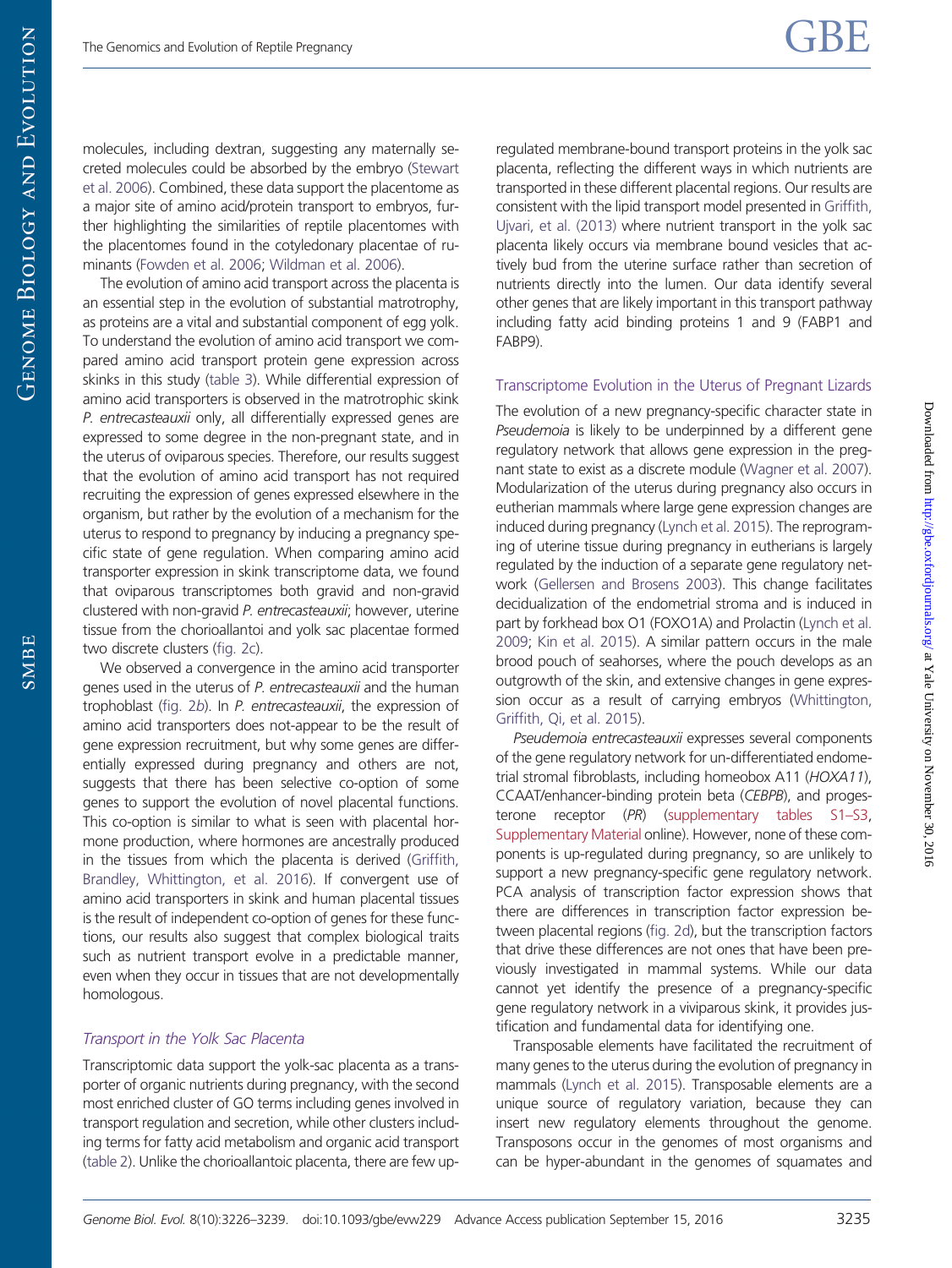## <span id="page-10-0"></span>Table 3

Mean Transcripts Per Million of Amino Acid Transport Protein Genes in Skinks from Non-Reproductive Uterine Tissue (UNR), Gravid Uterine Tissue (UG), and Pregnant Uterine Tissue from the Chorioallantoic Placenta (UCA) and Yolk Sac Placenta (UYS)

| Gene symbol     | Lampropholis guichenoti (o) |                          | Lerista bougainvillii (o) |                          | Pseudemoia entrecasteauxii (v) |                          |                          | Human (v)                                        |
|-----------------|-----------------------------|--------------------------|---------------------------|--------------------------|--------------------------------|--------------------------|--------------------------|--------------------------------------------------|
|                 | UG                          | <b>UNR</b>               | UG                        | <b>UNR</b>               | <b>UCA</b>                     | <b>UYS</b>               | <b>UNR</b>               | <b>Trophoblast</b><br>(Carter 2012) <sup>d</sup> |
| SLC1A1          | 5.0                         | 7.0                      | 9.8                       | 24.0                     | 0.3 <sup>a</sup>               | 0.3 <sup>a</sup>         | 6.6 <sup>b</sup>         | Prot                                             |
| SLC1A2          | 0.6                         | 0.7                      | $\overline{\phantom{0}}$  | $\overline{\phantom{0}}$ | 0.4                            | 0.3                      | 0.7                      | Prot                                             |
| SLC1A3          | 10.6                        | 5.5                      | 32.5                      | 16.7                     | 0.0                            | 0.2                      | 0.4                      | Prot                                             |
| SLC1A4          | 29.3                        | 7.0                      | 275.8                     | 132.4                    | 9.6 <sup>a</sup>               | 22.3 <sup>a</sup>        | $1.1^{b}$                | <b>mRNA</b>                                      |
| SLC1A5          | 149.1                       | 14.4                     | 240.9                     | 184.3                    | 44.1 <sup>a</sup>              | 54.6 <sup>a</sup>        | 23.3 <sup>b</sup>        | Prot/mRNA                                        |
| SLC1A6          | 40.1                        | 10.0                     |                           | $\overline{\phantom{0}}$ | 43.0                           | 31.0                     | 30.3                     |                                                  |
| SLC1A7          |                             |                          | 0.1                       | 14.8                     |                                |                          |                          |                                                  |
| SLC3A1          | 1.9                         | 3.0                      | 18.1                      | 9.0                      | 1.5                            | 16.2                     | 2.6                      |                                                  |
| SLC3A2          | 241.5                       | 109.3                    | 183.8                     | 209.2                    | 735.3 <sup>a</sup>             | 182.7 <sup>b</sup>       | 37.0 <sup>c</sup>        | mRNA/Prot                                        |
| SLC7A1          | 12.8                        | 16.2                     | 26.3                      | 36.0                     | $102.0^{\circ}$                | $26.9^{a,b}$             | 10.5 <sup>b</sup>        | <b>mRNA</b>                                      |
| SLC7A2          | 17.0                        | 7.5                      | 6.3                       | 15.8                     | 3.0 <sup>a</sup>               | 1.9 <sup>a</sup>         | 9.4 <sup>b</sup>         | <b>mRNA</b>                                      |
| SLC7A3          | 963.0                       | 509.2                    | 169.5                     | 158.1                    | 135.5                          | 107.7                    | 239.2                    |                                                  |
| SLC7A4          | 72.8                        | 11.8                     | 18.1                      | 11.1                     | 88.5 <sup>a</sup>              | 56.3 <sup>b</sup>        | 32.1 <sup>b</sup>        | <b>mRNA</b>                                      |
| SLC7A5          | $\overline{\phantom{0}}$    |                          |                           | $\overline{\phantom{0}}$ | $1319.5^a$                     | 144.0 <sup>b</sup>       | $12.5^{b}$               | mRNA/Prot                                        |
| SLC7A6          | 50.6                        | 13.1                     | 113.2                     | 103.9                    | $28.0^{a,b}$                   | 48.7 <sup>a</sup>        | 21.8 <sup>b</sup>        | <b>mRNA</b>                                      |
| SLC7A7          | 8.3                         | 9.4                      | 18.1                      | 31.9                     | 137.8 <sup>a</sup>             | 10.8 <sup>b</sup>        | 6.4 <sup>b</sup>         | <b>mRNA</b>                                      |
| SLC7A8          | 52.6                        | 31.5                     | 83.4                      | 77.5                     | 264.8 <sup>a</sup>             | 63.0 <sup>b</sup>        | $40.9^{b}$               | <b>mRNA</b>                                      |
| SLC7A9          | 0.4                         | 5.1                      | 112.1                     | 138.7                    | 2.1                            | 17.6                     | 4.0                      | <b>mRNA</b>                                      |
| SLC7A10         |                             | $\overline{\phantom{0}}$ | 1.8                       | 6.5                      | 0.0                            | 0.0                      | 0.1                      | <b>mRNA</b>                                      |
| <b>SLC7A11</b>  | 37.8                        | 7.7                      | 28.1                      | 23.2                     | 115.3 <sup>a</sup>             | 82.9 <sup>a</sup>        | 13.1 <sup>b</sup>        |                                                  |
| <b>SLC7A12</b>  | $\overline{\phantom{0}}$    | $\overline{\phantom{0}}$ | $\overline{\phantom{0}}$  | $\overline{\phantom{0}}$ |                                |                          |                          | <b>mRNA</b>                                      |
| <b>SLC7A13</b>  | 13.0                        | 13.0                     | $\overline{\phantom{0}}$  |                          | 92.4                           | 7.1                      | 19.1                     |                                                  |
| <b>SLC7A14</b>  | $\overline{\phantom{0}}$    | $\overline{\phantom{0}}$ | 16.3                      | 0.6                      | 0.8                            | 0.6                      | 1.1                      |                                                  |
| <b>SLC16A10</b> | 62.7                        | 122.6                    | 20.6                      | 35.6                     | 20.2                           | 29.8                     | 52.7                     | <b>mRNA</b>                                      |
| <b>SLC32A1</b>  |                             | $\overline{\phantom{0}}$ |                           | $\overline{\phantom{0}}$ | 0.0                            | 0.0                      | 0.5                      |                                                  |
| <b>SLC36A1</b>  | 19.0                        | 13.3                     | 18.7                      | 13.6                     | 36.3 <sup>a</sup>              | 32.4 <sup>a</sup>        | $14.8^{b}$               |                                                  |
| <b>SLC36A2</b>  |                             |                          |                           |                          |                                |                          |                          |                                                  |
| <b>SLC36A3</b>  | $\overline{\phantom{0}}$    | $\overline{\phantom{0}}$ | $\overline{\phantom{0}}$  | $\overline{\phantom{0}}$ | $\overline{\phantom{0}}$       | $\overline{\phantom{0}}$ | $\overline{\phantom{0}}$ |                                                  |
| <b>SLC36A4</b>  | $\overline{\phantom{0}}$    | $\overline{\phantom{0}}$ | 1.6                       | 0.5                      | 8.7                            | 6.1                      | 6.9                      |                                                  |
| <b>SLC38A1</b>  | 14.4                        | 2.4                      | 311.7                     | 183.4                    | 22.2                           | 32.1                     | 11.3                     | mRNA/Prot                                        |
| <b>SLC38A2</b>  | 78.5                        | 63.6                     | 271.2                     | 297.3                    | 147.9 <sup>a</sup>             | 211.1 <sup>a</sup>       | $40.5^{b}$               | mRNA/Prot                                        |
| <b>SLC38A3</b>  |                             |                          | 4.4                       | 3.2                      | 360.4 <sup>a</sup>             | $15.4^{b}$               | 5.0 <sup>b</sup>         |                                                  |
| <b>SLC38A4</b>  | 0.5                         | 0.2                      |                           |                          | 164.2 <sup>a</sup>             | $11.9^{a,b}$             | 0.7 <sup>b</sup>         | mRNA/Prot                                        |
| <b>SLC38A5</b>  | 15.6                        | 18.6                     | 42.8                      | 38.0                     | $28.4^{a,b}$                   | $57.5^{\circ}$           | 17.6 <sup>b</sup>        | <b>mRNA</b>                                      |
| <b>SLC38A6</b>  | 2.7                         | 2.7                      | 4.4                       | 7.7                      | 4.1                            | 3.6                      | 2.4                      | $\overline{\phantom{0}}$                         |
| <b>SLC38A7</b>  | 9.3                         | 12.4                     | 14.4                      | 55.8                     | 5.6                            | 9.7                      | 6.1                      | $\overline{\phantom{0}}$                         |
| <b>SLC38A8</b>  | 6.3                         | 4.5                      | 0.5                       | 37.3                     | 1.3                            | 11.4                     | 0.4                      |                                                  |
| <b>SLC38A9</b>  | 7.3                         | 11.5                     | 27.0                      | 28.8                     | 5.6                            | 4.1                      | 9.9                      |                                                  |
| SLC38A10        | 21.5                        | 13.4                     | 75.8                      | 54.9                     | 32.0                           | 29.9                     | 31.6                     |                                                  |
| SLC38A11        |                             |                          | 11.0                      | 0.1                      | 0.4                            | 0.2                      | 0.9                      |                                                  |
| <b>SLC43A1</b>  | 64.6                        | 43.1                     | 95.5 <sup>a</sup>         | 54.1 <sup>b</sup>        | 86.7                           | 21.6                     | 33.9                     | ÷.                                               |
| <b>SLC43A2</b>  | $\overline{\phantom{0}}$    | $\qquad \qquad -$        | $\overline{\phantom{0}}$  | $\overline{\phantom{0}}$ | $\overline{\phantom{0}}$       | $\overline{\phantom{0}}$ | $\overline{\phantom{0}}$ |                                                  |
| SLC43A3         | 15.5                        | 21.9                     | 22.5                      | 20.0                     | 112.0                          | 27.7                     | 45.2                     |                                                  |

Downloaded from http://gbe.oxfordjournals.org/ at Yale University on November 30, 2016 Downloaded from <http://gbe.oxfordjournals.org/> at Yale University on November 30, 2016

Nort-Oviparous species are denoted with an (o), and viviparous species with a (v). Significantly differentially expressed genes are indicated by different alphabetical characters (adjusted  $P$  value < 0.05)

dEvidence for each gene's role in human placenta comes from either measuring the expression of messenger RNA (mRNA) or protein (prot).

birds [\(Feschotte 2008;](#page-12-0) [Gilbert et al. 2011](#page-12-0); [Kordis 2009](#page-12-0)). Multiple transposon genes are expressed in the uterus of the oviparous and viviparous skinks in this study ([supplementary](http://gbe.oxfordjournals.org/lookup/suppl/doi:10.1093/gbe/evw229/-/DC1) [tables S1–S5,](http://gbe.oxfordjournals.org/lookup/suppl/doi:10.1093/gbe/evw229/-/DC1) [Supplementary Material](http://gbe.oxfordjournals.org/lookup/suppl/doi:10.1093/gbe/evw229/-/DC1) online). However, it is not clear whether transcriptomes have acted as sources of variation for regulatory evolution. To answer this question,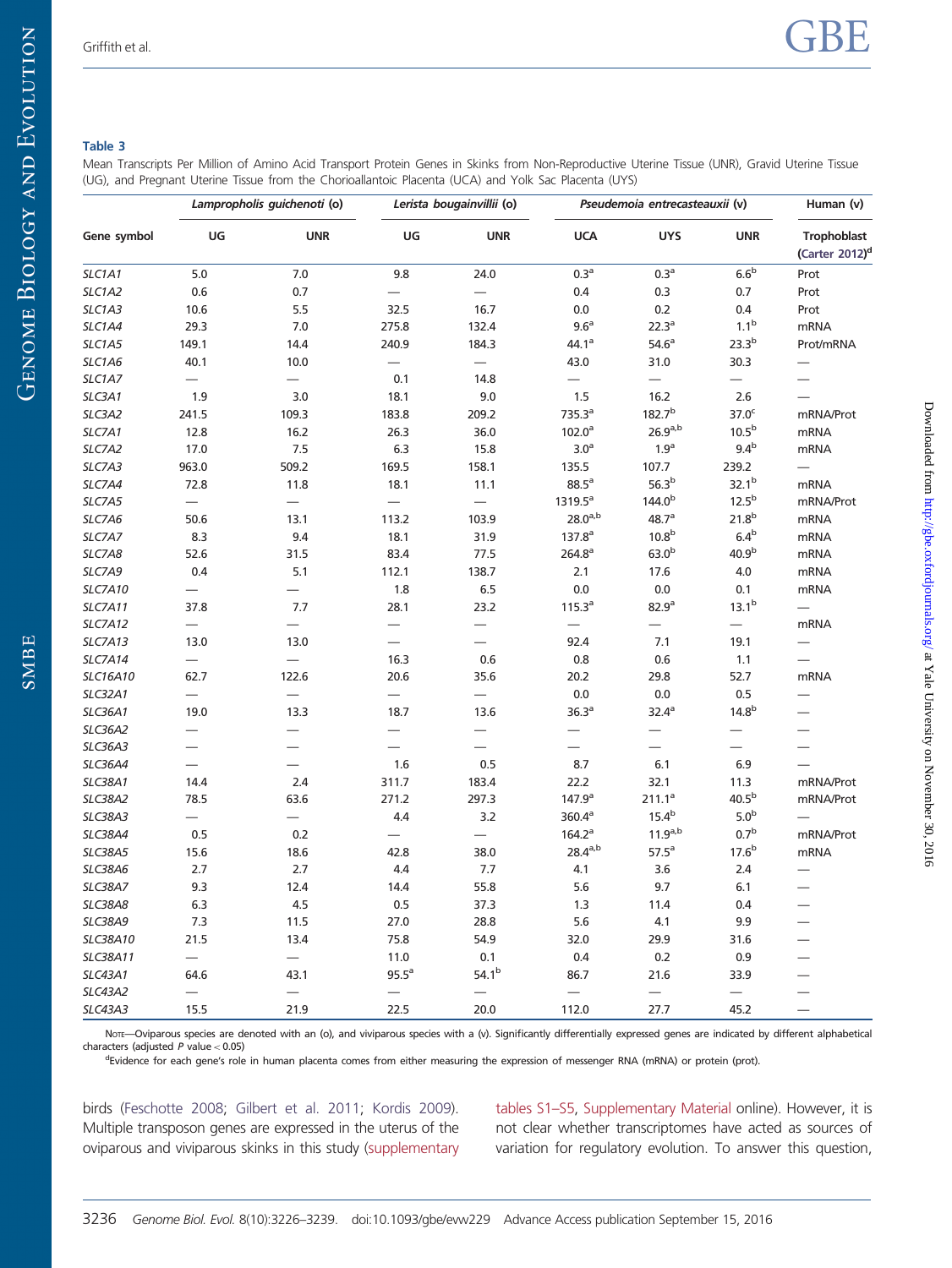<span id="page-11-0"></span>we need to sequence the genomes of viviparous and related oviparous taxa, and correlate changes in gene expression between species with the insertion of transposons in the genome.

#### Comparisons with Other Taxa

To date, transcriptomic studies have investigated at least five independent origins of viviparity, these include therian mammals ([Lynch et al. 2015\)](#page-12-0), poecilid fishes [\(Panhuis et al. 2011](#page-12-0)), seahorses [\(Whittington, Griffith, Qi, et al. 2015](#page-13-0)), the lizard genus Chalcides ([Brandley et al. 2012\)](#page-12-0), and the lizard genus Pseudemoia (present study). In each of these lineages, various morphological changes have evolved convergently despite placentae arising from largely non-homologous structures. These convergent morphological changes include the development of regional specializations of the placenta, changes to cell morphology to perform new placental functions, increased levels of vascularization, and increases in the surface area of placental contact [\(Van Dyke et al. 2014;](#page-13-0) [Kwan et al.](#page-12-0) [2015\)](#page-12-0).

Comparison of transcriptome data between lineages for which placentae have been independently derived reveals a similar overlap in the function of genes that are correlated with pregnancy. Gene ontology analysis repeatedly identifies the same biological processes in these phylogenetically diverse taxa including, nutrient transport, gene regulation, inflammation processes, and response to stimuli ([tables 1](#page-6-0) and [2;](#page-7-0) [Panhuis et al. 2011](#page-12-0); [Brandley et al. 2012](#page-12-0); [Whittington,](#page-13-0) [Griffith, Qi, et al. 2015\)](#page-13-0). It is not surprising that these gene ontology terms arise repeatedly as they represent the key functions that are important for successful pregnancy.

In many cases, orthologous genes have been co-opted or recruited to placental tissues. The same amino acid transport proteins are used in the placental tissues of reptiles and eutherian mammals [\(fig. 3](#page-5-0)b). Cystein proteases including cathepsin L are significantly up-regulated in the uterus of Pseudemoia, Chalcides, and eutherians [\(Song et al. 2005,](#page-13-0) [2010;](#page-13-0) [Brandley et al. 2012\)](#page-12-0). The transcription factor PPARG which is up-regulated in the uterus of the yolk sac placenta of Pseudemoia is also differentially expressed in the brood pouch of sea-horses, the ovary of the platy fish, and important for trophoblast growth in eutherians [\(Schartl et al. 2013;](#page-12-0) [Whittington, Griffith, Qi, et al. 2015](#page-13-0)). There are many other examples of the same gene being use in independent placental lineages, but there are a limited number of genes in vertebrate genomes and we would expect many of the same genes to be used in new placental functions by chance alone. There is a need for a quantitative assessment of convergence at the transcriptome level between several independent origins of viviparity that consider the ancestral state of each lineage. To perform these analyses, we need more studies that include oviparous outgroups in their experimental design.

# **Conclusions**

By examining gene expression in the uterus of gravid and nongravid oviparous skinks, we show that ancestrally for this skink clade, gravidity does not result in substantial gene expression changes in the uterus. In contrast, the viviparous skink P. entrecasteauxii exhibits significant changes in approximately a quarter of the identified genes as a result of pregnancy. We show substantial differential gene expression between the uterus of the chorioallantoic and yolk sac placenta of P. entrecasteauxii suggesting that these regions perform different functions during pregnancy. The chorioallantoic placenta has high expression of a range of membrane-bound nutrient transport proteins that transfer a diversity of materials including amino acids, water, and inorganic ions. In contrast, the yolk sac placenta does not have greater expression of membrane bound transport proteins, but expresses genes involved in vesicle-mediated transport. These findings support morphological data that suggests that nutrient transport occurs via apocrine secretion in the yolk sac placenta and by membrane bound transport in the placentome.

# Supplementary Material

[Supplementary table S1–S5, figure S1](http://gbe.oxfordjournals.org/lookup/suppl/doi:10.1093/gbe/evw229/-/DC1) and [methods](http://gbe.oxfordjournals.org/lookup/suppl/doi:10.1093/gbe/evw229/-/DC1) are available at Genome Biology and Evolution online ([http://www.](http://www.gbe.oxfordjournals.org/) [gbe.oxfordjournals.org/\)](http://www.gbe.oxfordjournals.org/).

# Acknowledgments

This research was supported by a Gaylord Donnelley Postdoctoral Environmental Fellowship to O.W.G, an Australian Research Council Discovery grants to M.B.T. (DP120100649), and Discovery Early Career Research Award to M.C.B. (DE120101615). Lizards were collected under New South Wales National Parks and Wildlife License to M.B.T. (SL100401). RNA integrity analysis was carried out in the Bosch Molecular Biology Facility, and qPCR analysis was performed in the M. Olsson Lab at the University of Sydney. We thank James Van Dyke, Camilla Whittington, Fran van den Berg, Melanie Laird, and Jessica Dudley for comments on the manuscript. We thank Intersect Australia Ltd. for supercomputing resources. Raw transcriptome reads are available for download from the NCBI Sequence Read Archive (accession no. SRP040433 & SRP090404).

## Literature Cited

- Adams SM, Biazik JM, Thompson MB, Murphy CR. 2005. Cyto-epitheliochorial placenta of the viviparous lizard Pseudemoia entrecasteauxii: a new placental morphotype. J Morphol. 264:264–276.
- Anders S, Huber W. 2010. Differential expression analysis for sequence count data. Genome Biol. 11:R106.
- Biazik JM, Parker SL, Murphy CR, Thompson MB. 2012. Uterine epithelial morphology and progesterone receptors in a mifepristone-treated viviparous lizard Pseudemoia entrecasteauxii (Squamata: Scincidae) during gestation. J Exp Zool B. 318:148–158.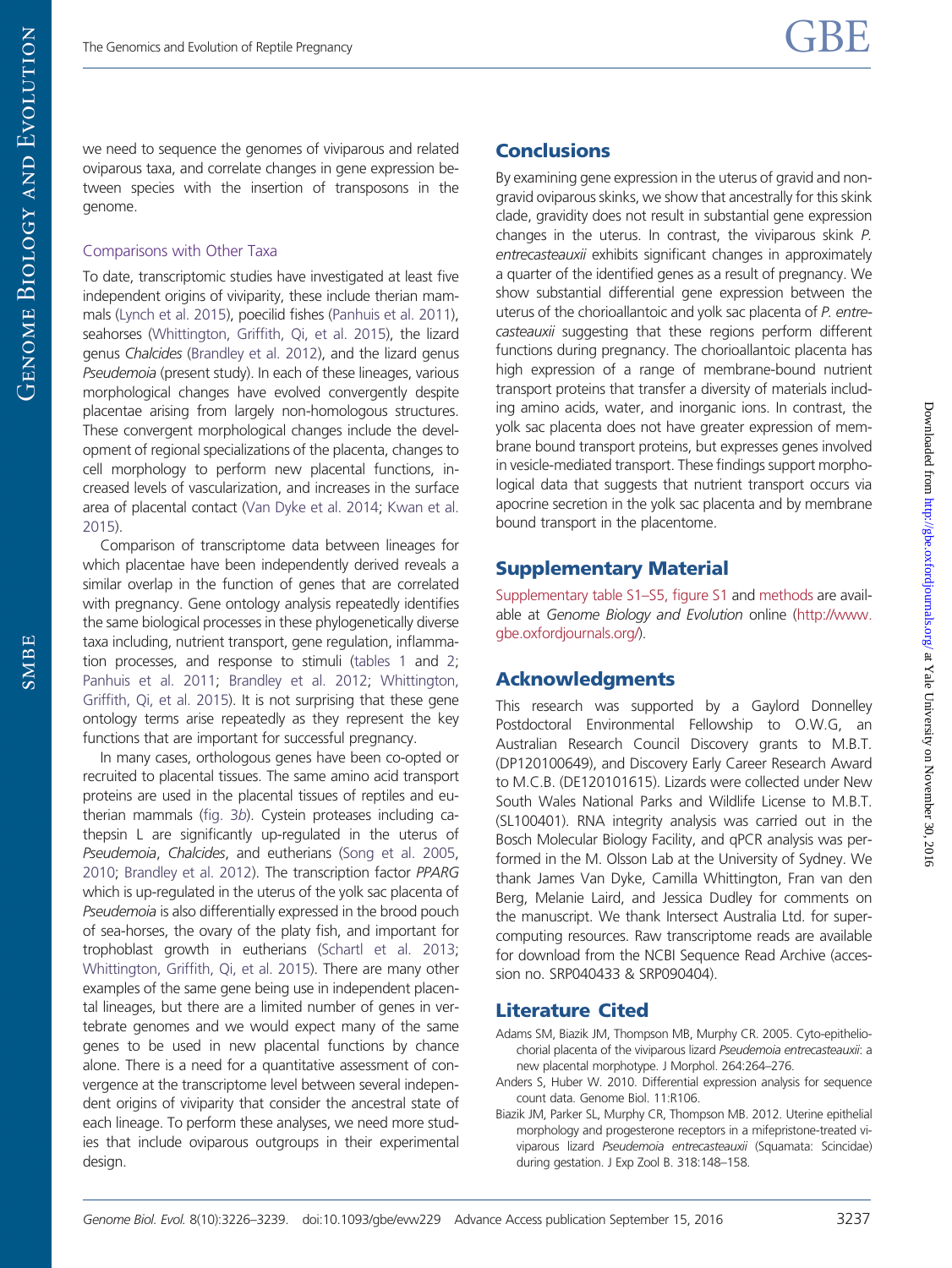- <span id="page-12-0"></span>Biazik JM, Thompson MB, Murphy CR. 2009. Lysosomal and alkaline phosphatase activity indicate macromolecule transport across the uterine epithelium in two viviparous skinks with complex placenta. J Exp Zool. 312B:817–826.
- Biazik JM, Thompson MB, Murphy CR. 2010. Desmosomes in the uterine epithelium of noninvasive skink placentae. Anat Rec. 293:502–512.
- Blackburn DG. 2014. Evolution of vertebrate viviparity and specializations for fetal nutrition: a quantitative and qualitative analysis. J Morphol. 276:961–990.
- Brandley M, et al. 2015. Evaluating the performance of anchored hybrid enrichment at the tips of the tree of life: a phylogenetic analysis of Australian Eugongylus group scincid lizards. BMC Evol Biol. 15:62.
- Brandley MC, Young RL, Warren DL, Thompson MB, Wagner GP. 2012. Uterine gene expression in the live-bearing lizard, Chalcides ocellatus, reveals convergence of squamate reptile and mammalian pregnancy mechanisms. Gen Biol Evol. 4:394–411.
- Carter AM. 2012. Evolution of placental function in mammals: the molecular basis of gas and nutrient transfer, hormone secretion, and immune responses. Physiol Rev. 92:1543–1576.
- Cross JC, et al. 2003. Genes, development and evolution of the placenta. Placenta 24:123–130.
- Dufaure JP, Hubert J. 1961. Table de developpement du lezard vivipare Lacerta (Zootoca) vivipara Jacquin. Arch Anat Micr Morph Exp. 50:309–328.
- Enders AC, Carter AM. 2004. What can comparative studies of placental structure tell us?–A review. Placenta 25:S3–S9.
- Ferrara N, Gerber H-P, Le Couter J. 2003. The biology of VEGF and its receptors. Nat Med. 9:669–676.
- Feschote C, et al. 2008. Transposable elements and the evolution of regulatory networks. Nat Rev Genet. 9:397–405.
- Fowden AL, Ward JW, Wooding FPB, Forhead AJ, Constancia M. 2006. Programming placental nutrient transport capacity. J Physiol. 572:5– 15.
- Gilbert C, Hernandez SS, Flores-Benabib J, Smith EN, Feschotte C. 2011. Rampant horizontal transfer of SPIN transposons in squamate reptiles. Mol Biol Evol. 29:503–515.
- Gellersen B, Brosens J. 2003. Cyclic AMP and progesterone receptor crosstalk in human endometrium: a decidualizing affair. J Endocrinol. 178:357–372.
- Girling JE. 2002. The reptilian oviduct: a review of structure and function and directions for future research. J Exp Zool. 293:141–170.
- Gregory TR. 2008. The evolution of complex organs. Evol Educ Outreach 1:358–389.
- Griffith OW. 2015. Mechanisms of placental evolution: the genetics and physiology of pregnancy in lizards [PhD thesis]. Australia: University of Sydney.
- Griffith OW, et al. 2015. Ancestral state reconstructions require biological evidence to test evolutionary hypotheses: a case study examining the evolution of reproductive mode in squamate reptiles. J Exp Zool Part B. 324:493–503.
- Griffith OW, Brandley MC, Belov K, Thompson MB. 2016. Allelic expression of mammalian imprinted genes in a matrotrophic lizard, Pseudemoia entrecasteauxii. Dev Genes Evol. 226:79–85.
- Griffith OW, Brandley MC, Whittington CM, Belov K, Thompson MB. 2016. Comparative genomics of hormonal signaling in the chorioallantoic membrane of oviparous and viviparous amniotes. Gen Comp Endocrinol. DOI:10.1016/j.ygcen.2016.04.017.
- Griffith OW, Ujvari B, Belov K, Thompson MB. 2013. Placental lipoprotein lipase (LPL) gene expression in a placentotrophic lizard, Pseudemoia entrecasteauxii. J Exp Zool Part B. 320:465–470.
- Griffith OW, Van Dyke JU, Thompson MB. 2013. No implantation in an extra-uterine pregnancy of a placentotrophic reptile. Placenta 34:510– 511.
- Herbert JF, Murphy CR, Thompson MB. 2010. Calcium ATPase localization in the uterus of two species of Pseudemoia (Lacertilia: Scincidae) with complex placentae. Herpetol Conserv Biol. 5:290–296.
- Hou Z-C, et al. 2012. Elephant transcriptome provides insights into the evolution of eutherian placentation. Genome Biol Evol. 4:713–725.
- Huang DW, Sherman BT, Lempicki RA. 2009. Bioinformatics enrichment tools: paths toward the comprehensive functional analysis of large gene lists. Nucleic Acids Res. 37:1–13.
- Huang Y, Niu B, Gao Y, Fu L, Li W. 2010. CD-HIT suite: a web server for clustering and comparing biological sequences. Bioinformatics 26:680–682.
- Itonaga K, Wapstra E, Jones SM. 2012. A novel pattern of placental leucine transfer during mid to late gestation in a highly placentotrophic viviparous lizard. J Exp Zool Part B. 318:308–315.
- Kin K, Nnamani Mauris C, Lynch Vincent J, Michaelides E, Wagner GP. 2015. Cell-type phylogenetics and the origin of endometrial stromal cells. Cell Rep. 10:1398–1409.
- Kwan L, et al. 2015. An examination of the variation in maternal placentae across the genus Poeciliopsis (Poeciliidae). J Morphol. 276:707–720.
- Kordis D, et al. 2009. Transposable elements in reptilian and avian (Sauropsida) genomes. Cytogenet Genom Res. 127:94–111.
- Lager S, Powell TL. 2012. Regulation of nutrient transport across the placenta. J Pregnancy. 2012:179827.
- Langmead B, Salzberg SL. 2012. Fast gapped-read alignment with Bowtie 2. Nat Methods 9:357–359.
- Liang C, Musser JM, Cloutier A, Prum R, Wagner G. 2016. Pervasive concerted evolution in gene expression shapes cell type transcriptomes. bioRxiv
- Long M, Betran E, Thornton K, Wang W. 2003. The origin of new genes: glimpses from the young and old. Nat Rev Genet. 4:865–875.
- Lynch VJ, Brayer K, Gellersen B, Wagner GP. 2009. HoxA-11 and FOXO1A cooperate to regulate decidual prolactin expression: towards inferring the core transcriptional regulators of decidual genes. PLoS One 4:e6845.
- Lynch VJ, et al. 2015. Ancient transposable elements transformed the uterine regulatory landscape and transcriptome during the evolution of mammalian pregnancy. Cell Rep. 10:551–561.
- Metallinou M, et al. 2016. A single origin of extreme matrotrophy in African mabuyine skinks. Biol. Let. 12:20160430.
- Mossman H. 1937. Comparative morphogenesis of the fetal membranes and accessory uterine structures. Washington (DC): Carnegie Institution of Washington Publication.
- Murphy B, Thompson M. 2011. A review of the evolution of viviparity in squamate reptiles: the past, present and future role of molecular biology and genomics. J Comp Physiol. 181B:575–594.
- Murphy BF, Belov K, Thompson MB. 2010. Evolution of viviparity and uterine angiogenesis: vascular endothelial growth factor (VEGF) in oviparous and viviparous skinks. J Exp Zool. 314B:148–156.
- Murphy K, Hudson S, Shea G. 2006. Reproductive seasonality of three cold-temperate viviparous skinks from Southeastern Australia. J Herpetol. 40:454–464.
- Panhuis TM, et al. 2011. Analysis of expressed sequence tags from the placenta of the live-bearing fish poeciliopsis (Poeciliidae). 102:352– 361.
- Pyron RA. 2015. Advancing perspectives on parity-mode evolution. J Exp Zool Part B. 324:562–563.
- Ravasi T, et al. 2010. An atlas of combinatorial transcriptional regulation in mouse and man. Cell 140:744–752.
- Reznick DN, Mateos M, Springer MS. 2002. Independent origins and rapid evolution of the placenta in the fish genus Poeciliopsis. Science 298:1018–1020.
- Schartl M, et al. 2013. The genome of the platyfish, Xiphophorus maculatus, provides insights into evolutionary adaptation and several complex traits. Nat Genet. 45:567–572.